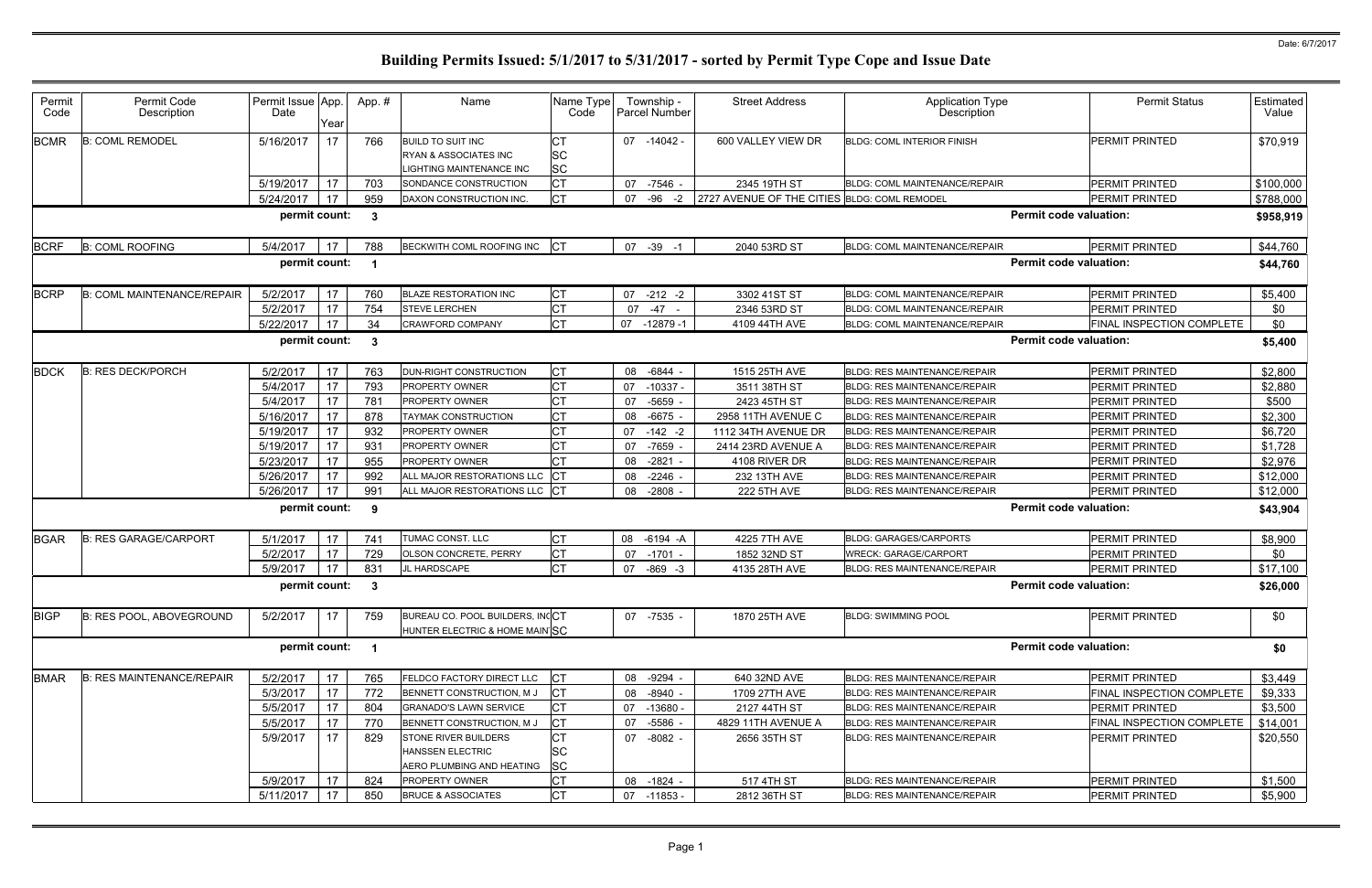| Permit<br>Code | Permit Code<br>Description       | Permit Issue App.<br>Date | Year | App. #                  | Name                                                                       | Name Type<br>Code | Township -<br><b>Parcel Number</b> | <b>Street Address</b>     | <b>Application Type</b><br>Description | <b>Permit Status</b>          | Estimated<br>Value |
|----------------|----------------------------------|---------------------------|------|-------------------------|----------------------------------------------------------------------------|-------------------|------------------------------------|---------------------------|----------------------------------------|-------------------------------|--------------------|
| <b>BMAR</b>    | <b>B: RES MAINTENANCE/REPAIR</b> | 5/11/2017                 | 17   | 846                     | MIDWEST RECONSTRUCTION CO CT                                               |                   | 07 -13370                          | 3201 40TH ST              | <b>BLDG: RES MAINTENANCE/REPAIR</b>    | PERMIT PRINTED                | \$5,675            |
|                |                                  | 5/11/2017                 | 17   | 851                     | CRAMPTON CONSTRUCTION, MIC CT                                              |                   | 07 -7562                           | 3802 10TH AVE             | <b>BLDG: RES MAINTENANCE/REPAIR</b>    | <b>PERMIT PRINTED</b>         | \$4,400            |
|                |                                  | 5/11/2017                 | 17   | 852                     | RIDDELL ROOFING INC                                                        |                   | 08 -156                            | 2037 16TH ST              | <b>BLDG: RES MAINTENANCE/REPAIR</b>    | <b>PERMIT PRINTED</b>         | \$15,995           |
|                |                                  | 5/11/2017                 | 17   | 853                     | WINDOW WORLD OF DAVENPORT CT                                               |                   | 08 -2711                           | 444 51ST ST               | <b>BLDG: RES MAINTENANCE/REPAIR</b>    | PERMIT PRINTED                | \$7,158            |
|                |                                  | 5/11/2017                 | 17   | 845                     | SUBURBAN CONSTRUCTION INC CT                                               |                   | 08 -5328                           | 2914 11TH AVENUE A        | <b>BLDG: RES MAINTENANCE/REPAIR</b>    | PERMIT PRINTED                | \$8,260            |
|                |                                  | 5/11/2017                 | 17   | 847                     | WINDOW WORLD OF DAVENPORT CT                                               |                   | 08 -6510                           | 2818 17TH ST              | <b>BLDG: RES MAINTENANCE/REPAIR</b>    | PERMIT PRINTED                | \$4,750            |
|                |                                  | 5/11/2017                 | 17   | 849                     | ACRI, INC.                                                                 |                   | 08 -7073 -A                        | 1624 9TH ST               | <b>BLDG: RES MAINTENANCE/REPAIR</b>    | PERMIT PRINTED                | \$4,500            |
|                |                                  | 5/12/2017                 | 17   | 856                     | PROPERTY OWNER                                                             |                   | 07 -1376                           | 2378 31ST ST              | BLDG: RES MAINTENANCE/REPAIR           | PERMIT PRINTED                | \$3,200            |
|                |                                  | 5/12/2017                 | 17   | 857                     | DAN HANELL CONSTRUCTION INCCT                                              |                   | 07 -1479                           | 2451 33RD ST              | <b>BLDG: RES MAINTENANCE/REPAIR</b>    | PERMIT PRINTED                | \$4,280            |
|                |                                  | 5/12/2017                 | 17   | 858                     | DAN HANELL CONSTRUCTION INCCT                                              |                   | 07 -9808                           | 1577 37TH AVE             | <b>BLDG: RES MAINTENANCE/REPAIR</b>    | PERMIT PRINTED                | \$8,612            |
|                |                                  | 5/12/2017                 | 17   | 859                     | ABC ROOFING CORP                                                           |                   | 08 -4918                           | 1404 11TH ST              | BLDG: RES MAINTENANCE/REPAIR           | PERMIT PRINTED                | \$6,900            |
|                |                                  | 5/12/2017                 | 17   | 865                     | FANTH-CURRY HOME IMPRV CO                                                  |                   | 08 -6926                           | 1653 AVENUE OF THE CITIES | <b>BLDG: RES MAINTENANCE/REPAIR</b>    | PERMIT PRINTED                | \$5,147            |
|                |                                  | 5/12/2017                 | 17   | 866                     | PROPERTY OWNER                                                             | <b>CT</b>         | 08 -7380                           | 2323 6TH ST               | <b>BLDG: RES MAINTENANCE/REPAIR</b>    | PERMIT PRINTED                | \$960              |
|                |                                  | 5/12/2017                 | 17   | 862                     | A-1 ROOFING                                                                |                   | 08 -8999                           | 2431 2ND ST               | <b>BLDG: RES MAINTENANCE/REPAIR</b>    | PERMIT PRINTED                | \$5,500            |
|                |                                  | 5/12/2017                 | 17   | 867                     | CHAVEZ CONST. INC.                                                         |                   | 08 -917 -                          | 164 6TH AVE               | BLDG: RES MAINTENANCE/REPAIR           | <b>PERMIT PRINTED</b>         | \$1,500            |
|                |                                  | 5/18/2017                 | 17   | 916                     | <b>ELDCO FACTORY DIRECT LLC</b>                                            |                   | 07 -240 -5                         | 2806 53RD ST              | <b>BLDG: RES MAINTENANCE/REPAIR</b>    | PERMIT PRINTED                | \$7,216            |
|                |                                  | 5/18/2017                 | 17   | 915                     | <b>ELDCO FACTORY DIRECT LLC</b>                                            |                   | 08 -4327                           | 2435 16TH AVE             | <b>BLDG: RES MAINTENANCE/REPAIR</b>    | PERMIT PRINTED                | \$2,093            |
|                |                                  | 5/18/2017                 | 17   | 918                     | IOSSI SIDING AND WINDOWS                                                   | <b>CT</b>         | 08 -8686                           | 903 32ND AVENUE CT        | <b>BLDG: RES MAINTENANCE/REPAIR</b>    | PERMIT PRINTED                | \$1,650            |
|                |                                  | 5/19/2017                 | 17   | 929                     | MIDWEST RECONSTRUCTION CO CT                                               |                   | 08 -1067                           | 426 20TH AVE              | <b>BLDG: RES MAINTENANCE/REPAIR</b>    | PERMIT PRINTED                | \$2,280            |
|                |                                  | 5/26/2017                 | 17   | 984                     | KLABUNDE DESIGN & BUILD                                                    |                   | -9991<br>07                        | 4115 35TH AVE             | BLDG: RES MAINTENANCE/REPAIR           | <b>PERMIT PRINTED</b>         | \$4,900            |
|                |                                  | 5/30/2017                 | 17   | 1013                    | PROPERTY OWNER                                                             |                   | 07 -14517 -                        | 3410 78TH STREET CT       | BLDG: RES MAINTENANCE/REPAIR           | PERMIT PRINTED                | \$2,700            |
|                |                                  | permit count:             |      | 28                      |                                                                            |                   |                                    |                           |                                        | <b>Permit code valuation:</b> | \$165,909          |
| <b>BNP</b>     | B: "WORKING WITHOUT A PERMIT     | 5/9/2017                  | 17   | 830                     | 33 CARPENTERS CONSTRUCTION CT                                              |                   | 07 -7283                           | 4717 11TH AVENUE B        | <b>BLDG: RES MAINTENANCE/REPAIR</b>    | PERMIT PRINTED                | \$10,545           |
|                |                                  | 5/23/2017                 | 17   | 957                     | SEDLOCK INC                                                                |                   | 07 -83 -D                          | 2135 43RD ST              | <b>BLDG: RES MAINTENANCE/REPAIR</b>    | <b>PERMIT PRINTED</b>         | \$8,000            |
|                |                                  | permit count:             |      | $\overline{\mathbf{2}}$ |                                                                            |                   |                                    |                           |                                        | <b>Permit code valuation:</b> | \$18,545           |
| <b>BRML</b>    | <b>B: RES REMODEL</b>            | 5/18/2017                 | -17  | 855                     | REED CONSTRUCTION LLC<br>PETERSEN PLUMBING AND HEATISC<br>& L ELECTRIC INC | ЮL<br>SC          | 08 -7845                           | 1809 14TH ST              | <b>BLDG: RES REMODEL</b>               | PERMIT PRINTED                | \$6,000            |
|                |                                  | permit count: 1           |      |                         |                                                                            |                   |                                    |                           |                                        | <b>Permit code valuation:</b> | \$6,000            |
| <b>BRRF</b>    | <b>B: RES ROOFING</b>            | 5/1/2017                  | 17   | 737                     | 33 CARPENTERS CONSTRUCTIONCT                                               |                   | 07 -660 -1                         | 3319 41ST ST              | <b>BLDG: RES MAINTENANCE/REPAIR</b>    | PERMIT PRINTED                | \$8,125            |
|                |                                  | 5/1/2017                  | 17   | 735                     | 33 CARPENTERS CONSTRUCTIONCT                                               |                   | 07 -660 -2                         | 3323 41ST ST              | BLDG: RES MAINTENANCE/REPAIR           | PERMIT PRINTED                | \$8,125            |
|                |                                  | 5/1/2017                  | 17   | 736                     | 33 CARPENTERS CONSTRUCTIONCT                                               |                   | 07 -660 -3                         | 3327 41ST ST              | BLDG: RES MAINTENANCE/REPAIR           | PERMIT PRINTED                | \$8,125            |
|                |                                  | 5/1/2017                  | 17   | 738                     | PROPERTY OWNER                                                             | <b>CT</b>         | 08 -482 -                          | 824 47TH ST               | BLDG: RES MAINTENANCE/REPAIR           | PERMIT PRINTED                | \$2,590            |
|                |                                  | 5/2/2017                  | 17   | 762                     | QC GENERAL, INC                                                            |                   | 07 -616 -                          | 3520 19TH AVE             | <b>BLDG: RES MAINTENANCE/REPAIR</b>    | <b>PERMIT PRINTED</b>         | \$5,900            |
|                |                                  | 5/2/2017                  | 17   | 745                     | <b>VERN'S HOME IMPROVEMENT</b>                                             |                   | 08 - 3832 -                        | 2702 16TH ST              | <b>BLDG: RES MAINTENANCE/REPAIR</b>    | PERMIT PRINTED                | \$4,400            |
|                |                                  | 5/3/2017                  | 17   | 774                     | QC GENERAL, INC                                                            |                   | 07 -10143 -                        | 5017 47TH AVE             | BLDG: RES MAINTENANCE/REPAIR           | <b>PERMIT PRINTED</b>         | \$4,900            |
|                |                                  | 5/3/2017                  | 17   | 775                     | QC GENERAL, INC                                                            | <b>CT</b>         | 07 -10640 -                        | 4819 48TH AVE             | <b>BLDG: RES MAINTENANCE/REPAIR</b>    | PERMIT PRINTED                | \$4,900            |
|                |                                  | 5/3/2017                  | 17   | 767                     | QC ROOF DRS INC.                                                           | <b>CT</b>         | 07 -7383 -1                        | 5130 27TH AVE             | BLDG: RES MAINTENANCE/REPAIR           | PERMIT PRINTED                | \$9,000            |
|                |                                  | 5/3/2017                  | 17   | 778                     | PROPERTY OWNER                                                             |                   | $-9660 -1$<br>07                   | 3106 12TH AVE             | <b>BLDG: RES MAINTENANCE/REPAIR</b>    | PERMIT PRINTED                | \$1,680            |
|                |                                  | 5/3/2017                  | 17   | 776                     | QC GENERAL, INC                                                            | <b>CT</b>         | 08 -3001 -1                        | 2417 5TH ST               | <b>BLDG: RES MAINTENANCE/REPAIR</b>    | PERMIT PRINTED                | \$6,900            |
|                |                                  | 5/3/2017                  | 17   | 777                     | FOLEY CONTRACTING LLC                                                      |                   | 08 - 3376 -                        | 2626 15TH AVE             | BLDG: RES MAINTENANCE/REPAIR           | <b>PERMIT PRINTED</b>         | \$7,700            |
|                |                                  | 5/4/2017                  | 17   | 799                     | PROPERTY OWNER                                                             | <b>CT</b>         | 07 -10639 -                        | 4817 48TH AVE             | BLDG: RES MAINTENANCE/REPAIR           | PERMIT PRINTED                | \$2,040            |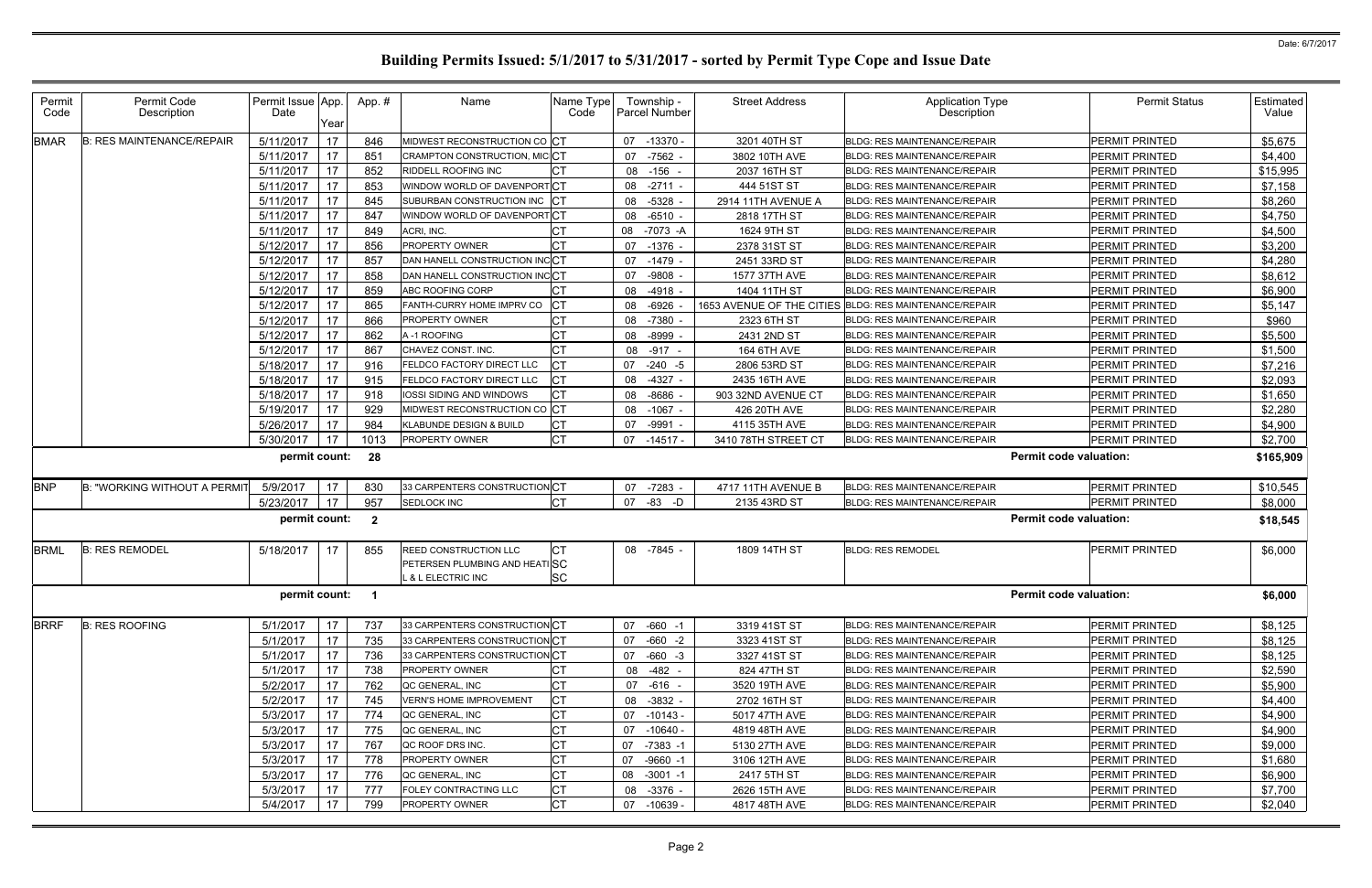| Permit<br>Code | Permit Code<br>Description | Permit Issue App.<br>Date | Year | App.# | Name                                          | Name Type<br>Code | Township -<br><b>Parcel Number</b> | <b>Street Address</b> | Application Type<br>Description     | <b>Permit Status</b>             | Estimated<br>Value |
|----------------|----------------------------|---------------------------|------|-------|-----------------------------------------------|-------------------|------------------------------------|-----------------------|-------------------------------------|----------------------------------|--------------------|
| <b>BRRF</b>    | <b>B: RES ROOFING</b>      | 5/4/2017                  | 17   | 783   | DAN HANELL CONSTRUCTION INCCT                 |                   | 07 -13037 -                        | 906 34TH AVE          | <b>BLDG: RES MAINTENANCE/REPAIR</b> | <b>PERMIT PRINTED</b>            | \$16,500           |
|                |                            | 5/4/2017                  | 17   | 784   | DAN HANELL CONSTRUCTION INCCT                 |                   | 07 -1970                           | 2369 29TH ST          | <b>BLDG: RES MAINTENANCE/REPAIR</b> | <b>PERMIT PRINTED</b>            | \$4,820            |
|                |                            | 5/4/2017                  | 17   | 780   | <b>BATES ROOFING</b>                          |                   | 07 -35 -D                          | 1215 53RD ST          | <b>BLDG: RES MAINTENANCE/REPAIR</b> | <b>PERMIT PRINTED</b>            | \$12,350           |
|                |                            | 5/4/2017                  | 17   | 795   | PROPERTY OWNER                                |                   | $-6243$<br>07                      | 2319 47TH ST          | <b>BLDG: RES MAINTENANCE/REPAIR</b> | <b>PERMIT PRINTED</b>            | \$1,440            |
|                |                            | 5/4/2017                  | 17   | 787   | FANTH-CURRY HOME IMPRV CO                     |                   | -7903<br>07                        | 3210 15TH AVE         | <b>BLDG: RES MAINTENANCE/REPAIR</b> | PERMIT PRINTED                   | \$5,080            |
|                |                            | 5/4/2017                  | 17   | 786   | FANTH-CURRY HOME IMPRV CO                     |                   | 08 -3105                           | 321 18TH AVE          | BLDG: RES MAINTENANCE/REPAIR        | PERMIT PRINTED                   | \$3,754            |
|                |                            | 5/4/2017                  | 17   | 785   | PETERSON CONSTRUCTION, JOD'CT                 |                   | 08<br>-6957                        | 2504 18TH ST          | <b>BLDG: RES MAINTENANCE/REPAIR</b> | <b>PERMIT PRINTED</b>            | \$5,675            |
|                |                            | 5/4/2017                  | 17   | 789   | PROPERTY OWNER                                |                   | -7971<br>08                        | 2010 15TH ST          | <b>BLDG: RES MAINTENANCE/REPAIR</b> | PERMIT PRINTED                   | \$500              |
|                |                            | 5/5/2017                  | 17   | 812   | ADVANCED CONST & IMPROVEMECT                  |                   | $-12325$<br>07                     | 3609 34TH AVE         | <b>BLDG: RES MAINTENANCE/REPAIR</b> | PERMIT PRINTED                   | \$5,800            |
|                |                            | 5/5/2017                  | 17   | 809   | A & J CONSTRUCTION                            |                   | 07 -1920                           | 2317 28TH ST          | BLDG: RES MAINTENANCE/REPAIR        | PERMIT PRINTED                   | \$4,000            |
|                |                            | 5/5/2017                  | 17   | 803   | 3 B'S CONSTRUCTION & HOME IMICT               |                   | 07 - 583 -                         | 1704 35TH ST          | <b>BLDG: RES MAINTENANCE/REPAIR</b> | <b>PERMIT PRINTED</b>            | \$5,300            |
|                |                            | 5/5/2017                  | 17   | 811   | SOCO ROOFING INC                              |                   | $-2867$<br>08                      | 2114 6TH AVE          | <b>BLDG: RES MAINTENANCE/REPAIR</b> | PERMIT PRINTED                   | \$4,800            |
|                |                            | 5/5/2017                  | 17   | 805   | 33 CARPENTERS CONSTRUCTIONCT                  |                   | $-6255$<br>08                      | 423 46TH ST           | <b>BLDG: RES MAINTENANCE/REPAIR</b> | <b>PERMIT PRINTED</b>            | \$10,800           |
|                |                            | 5/5/2017                  | 17   | 801   | QC ROOF DRS INC.                              |                   | 08<br>-7483                        | 1321 24TH AVE         | <b>BLDG: RES MAINTENANCE/REPAIR</b> | PERMIT PRINTED                   | \$15,000           |
|                |                            | 5/8/2017                  | 17   | 815   | QC ROOF DRS INC.                              |                   | 07 -35 -I                          | 1225 49TH ST          | <b>BLDG: RES MAINTENANCE/REPAIR</b> | <b>PERMIT PRINTED</b>            | \$3,700            |
|                |                            | 5/8/2017                  | 17   | 819   | FIVE STAR HOME IMRPOVEMENT CT                 |                   | 08<br>-7930                        | 2009 15TH ST          | <b>BLDG: RES MAINTENANCE/REPAIR</b> | PERMIT PRINTED                   | \$4,010            |
|                |                            | 5/9/2017                  | 17   | 832   | CRAMPTON CONSTRUCTION, MICCT                  |                   | $-10346$<br>07                     | 3526 37TH ST          | <b>BLDG: RES MAINTENANCE/REPAIR</b> | PERMIT PRINTED                   | \$5,245            |
|                |                            | 5/9/2017                  | 17   | 827   | MIDWEST ROOFING AND CONSTRICT                 |                   | $-6389 - 2$<br>08                  | 2409 9TH AVE          | <b>BLDG: RES MAINTENANCE/REPAIR</b> | PERMIT PRINTED                   | \$15,410           |
|                |                            | 5/15/2017                 | 17   | 869   | A & J CONSTRUCTION                            |                   | 08 -3422                           | 724 11TH STREET A     | <b>BLDG: RES MAINTENANCE/REPAIR</b> | <b>PERMIT PRINTED</b>            | \$6,000            |
|                |                            | 5/16/2017                 | 17   | 902   | DAN HANELL CONSTRUCTION INCCT                 |                   | -7671<br>07                        | 2411 23RD AVENUE B    | <b>BLDG: RES MAINTENANCE/REPAIR</b> | <b>PERMIT PRINTED</b>            | \$2,180            |
|                |                            | 5/16/2017                 | 17   | 901   | LANDEROS AND SONS CONSTRUICT                  |                   | 08 -1295                           | 1543 15TH AVE         | <b>BLDG: RES MAINTENANCE/REPAIR</b> | PERMIT PRINTED                   | \$32,577           |
|                |                            | 5/16/2017                 | 17   | 898   | LANDEROS AND SONS CONSTRU(CT                  |                   | $-1296$<br>08                      | 1545 15TH AVE         | <b>BLDG: RES MAINTENANCE/REPAIR</b> | PERMIT PRINTED                   | \$18,700           |
|                |                            | 5/16/2017                 | 17   | 904   | ALL MAJOR RESTORATIONS LLC CT                 |                   | 08<br>-2186                        | 412 40TH ST           | <b>BLDG: RES MAINTENANCE/REPAIR</b> | PERMIT PRINTED                   | \$7,000            |
|                |                            | 5/16/2017                 | 17   | 903   | ALL MAJOR RESTORATIONS LLC CT                 |                   | 08 -2246                           | 232 13TH AVE          | <b>BLDG: RES MAINTENANCE/REPAIR</b> | <b>PERMIT PRINTED</b>            | \$20,000           |
|                |                            | 5/16/2017                 | 17   | 895   | ADVANCED CONST & IMPROVEMECT                  |                   | 08<br>-3504                        | 1203 24TH AVE         | <b>BLDG: RES MAINTENANCE/REPAIR</b> | <b>PERMIT PRINTED</b>            | \$8,480            |
|                |                            | 5/17/2017                 | 17   | 906   | <b>VERN'S HOME IMPROVEMENT</b>                |                   | 07 -110 -A                         | 1732 27TH ST          | <b>BLDG: RES MAINTENANCE/REPAIR</b> | PERMIT PRINTED                   | \$7,800            |
|                |                            | 5/17/2017                 | 17   | 907   | QC GENERAL, INC                               |                   | 07 -13437 -                        | 3210 38TH ST          | <b>BLDG: RES MAINTENANCE/REPAIR</b> | PERMIT PRINTED                   | \$7,900            |
|                |                            | 5/18/2017                 | 17   | 926   | DAN HANELL CONSTRUCTION INCCT                 |                   | 07 -11527 -                        | 4714 20TH AVE         | <b>BLDG: RES MAINTENANCE/REPAIR</b> | PERMIT PRINTED                   | \$4,500            |
|                |                            | 5/18/2017                 | 17   | 919   | <b>B &amp; N ROOFING &amp; HOME IMPRVMNCT</b> |                   | 08 -2468                           | 1813 17TH ST          | BLDG: RES MAINTENANCE/REPAIR        | PERMIT PRINTED                   | \$13,200           |
|                |                            | 5/18/2017                 | 17   | 917   | MIDWEST COMPLETE CONSTRUCT                    |                   | 08 -321 -16                        | 810 27TH AVE          | <b>BLDG: RES MAINTENANCE/REPAIR</b> | PERMIT PRINTED                   | \$2,800            |
|                |                            | 5/22/2017 17              |      | 939   | BOB SLAIN CONSTRUCTION LLC CT                 |                   | 08 -9045 -                         | 4711 8TH AVE          | BLDG: RES MAINTENANCE/REPAIR        | PERMIT PRINTED                   | \$53,570           |
|                |                            | 5/23/2017                 | 17   | 957   | <b>SEDLOCK INC</b>                            | IСТ               | 07 -83 -D                          | 2135 43RD ST          | <b>BLDG: RES MAINTENANCE/REPAIR</b> | <b>FINAL INSPECTION COMPLETE</b> | \$8,000            |
|                |                            | 5/23/2017                 | 17   | 956   | <b>BEST ROOFING, THE</b>                      | IСТ               | 08 -1289 -A                        | 1517 16TH ST          | <b>BLDG: RES MAINTENANCE/REPAIR</b> | <b>PERMIT PRINTED</b>            | \$6,700            |
|                |                            | 5/24/2017                 | 17   | 969   | JANSEN ROOFING & REPAIR                       | <b>CT</b>         | 07 -10233 -                        | 4762 19TH AVE         | <b>BLDG: RES MAINTENANCE/REPAIR</b> | <b>PERMIT PRINTED</b>            | \$4,975            |
|                |                            | 5/24/2017                 | 17   | 970   | ADVANCED CONST & IMPROVEMECT                  |                   | 07 -10410 -                        | 3533 13TH ST          | <b>BLDG: RES MAINTENANCE/REPAIR</b> | <b>PERMIT PRINTED</b>            | \$24,000           |
|                |                            | 5/24/2017                 | 17   | 963   | QC GENERAL, INC                               |                   | 07 -10644 -                        | 4907 48TH AVE         | <b>BLDG: RES MAINTENANCE/REPAIR</b> | <b>PERMIT PRINTED</b>            | \$5,955            |
|                |                            | 5/24/2017                 | 17   | 967   | OLDE TOWN ROOFING                             | IСТ               | 07 -2289                           | 2933 26TH AVE         | BLDG: RES MAINTENANCE/REPAIR        | <b>PERMIT PRINTED</b>            | \$9,755            |
|                |                            | 5/24/2017                 | 17   | 971   | FIVE STAR HOME IMRPOVEMENT CT                 |                   | 07 -6378 -                         | 1039 41ST ST          | BLDG: RES MAINTENANCE/REPAIR        | PERMIT PRINTED                   | \$4,153            |
|                |                            | 5/24/2017                 | 17   | 968   | LANDEROS AND SONS CONSTRU(CT                  |                   | 08 -204 -                          | 307 16TH AVE          | <b>BLDG: RES MAINTENANCE/REPAIR</b> | <b>PERMIT PRINTED</b>            | \$28,000           |
|                |                            | 5/24/2017                 | 17   | 965   | QC GENERAL, INC                               | <b>CT</b>         | 08 -3404 -35                       | 2105 4TH ST           | <b>BLDG: RES MAINTENANCE/REPAIR</b> | PERMIT PRINTED                   | \$5,500            |
|                |                            | 5/24/2017                 | 17   | 962   | QC GENERAL, INC                               | <b>CT</b>         | 08 -6614 -4                        | 3225 11TH AVENUE C    | <b>BLDG: RES MAINTENANCE/REPAIR</b> | <b>PERMIT PRINTED</b>            | \$4,950            |
|                |                            | 5/24/2017                 | 17   | 964   | QC GENERAL, INC                               | <b>CT</b>         | 08 -7779 -                         | 512 25TH AVE          | <b>BLDG: RES MAINTENANCE/REPAIR</b> | PERMIT PRINTED                   | \$7,975            |
|                |                            | 5/25/2017                 | 17   | 979   | <b>BATES ROOFING</b>                          | <b>CT</b>         | -9484<br>07                        | 3407 50TH ST          | <b>BLDG: RES MAINTENANCE/REPAIR</b> | <b>PERMIT PRINTED</b>            | \$7,790            |
|                |                            | 5/26/2017                 | 17   | 993   | <b>PROPERTY OWNER</b>                         | IСТ               | 08 -2949 -                         | 1814 10TH ST          | <b>BLDG: RES MAINTENANCE/REPAIR</b> | <b>PERMIT PRINTED</b>            | \$2,400            |
|                |                            | 5/26/2017                 | 17   | 985   | A & J CONSTRUCTION                            | <b>CT</b>         | 08 -7073 -                         | 1618 9TH ST           | <b>BLDG: RES MAINTENANCE/REPAIR</b> | PERMIT PRINTED                   | \$17,000           |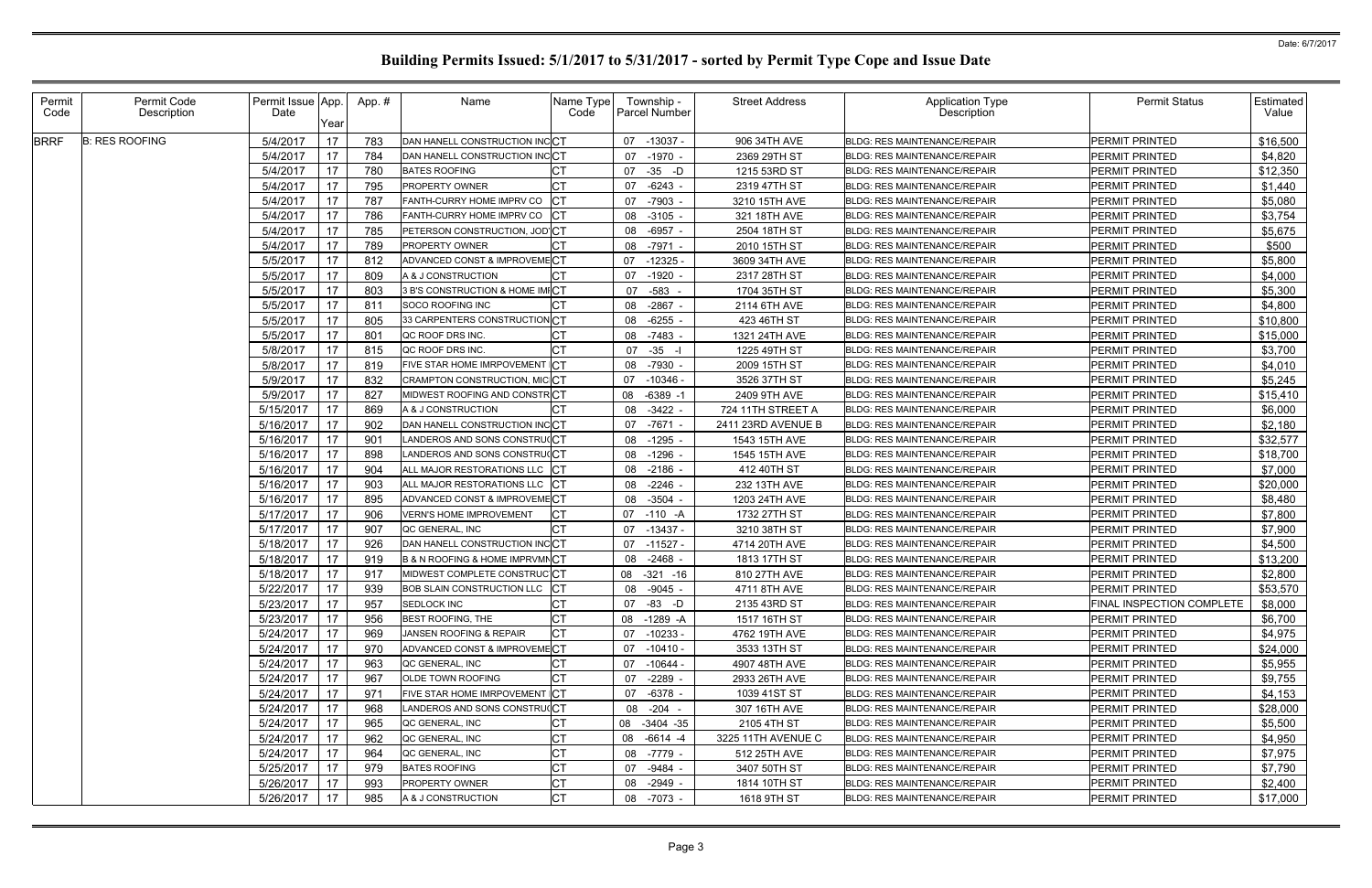| Permit<br>Code | Permit Code<br>Description        | Permit Issue App.<br>Date | Year | App.#          | Name                                                          | Name Type<br>Code             | Township -<br>Parcel Number | <b>Street Address</b> | <b>Application Type</b><br><b>Description</b> | <b>Permit Status</b>          | Estimated<br>Value |
|----------------|-----------------------------------|---------------------------|------|----------------|---------------------------------------------------------------|-------------------------------|-----------------------------|-----------------------|-----------------------------------------------|-------------------------------|--------------------|
| <b>BRRF</b>    | <b>B: RES ROOFING</b>             | 5/30/2017                 | 17   | 1014           | PROPERTY OWNER                                                |                               | 07<br>$-535 - 30$           | 2333 23RD STREET A    | BLDG: RES MAINTENANCE/REPAIR                  | PERMIT PRINTED                | \$2,850            |
|                |                                   | 5/30/2017                 | 17   | 994            | ANDEROS AND SONS CONSTRU(CT                                   |                               | $-3050 - A$<br>08           | 2315 5TH ST           | <b>BLDG: RES MAINTENANCE/REPAIR</b>           | PERMIT PRINTED                | \$29,000           |
|                |                                   | 5/30/2017                 | 17   | 1012           | MIDWEST COMPLETE CONSTRUCICT                                  |                               | 08 -9029                    | 1014 47TH ST          | <b>BLDG: RES MAINTENANCE/REPAIR</b>           | PERMIT PRINTED                | \$3,600            |
|                |                                   | 5/31/2017                 | 17   | 1017           | ANDEROS AND SONS CONSTRU(CT                                   |                               | 08 -6461 -48                | 3105 15TH ST          | <b>BLDG: RES MAINTENANCE/REPAIR</b>           | PERMIT PRINTED                | \$9,000            |
|                |                                   | permit count:             |      | 62             |                                                               |                               |                             |                       |                                               | <b>Permit code valuation:</b> | \$564,879          |
| <b>BRSD</b>    | <b>B: RES SIDING</b>              | 5/5/2017                  | 17   | 804            | GRANADO'S LAWN SERVICE                                        |                               | 07 -13680                   | 2127 44TH ST          | <b>BLDG: RES MAINTENANCE/REPAIR</b>           | PERMIT PRINTED                | \$3,500            |
|                |                                   | 5/5/2017                  | 17   | 813            | PROPERTY OWNER                                                |                               | 08 -5169                    | 1135 14TH ST          | BLDG: RES MAINTENANCE/REPAIR                  | <b>PERMIT PRINTED</b>         | \$3,500            |
|                |                                   | 5/9/2017                  | 17   | 830            | 33 CARPENTERS CONSTRUCTIONCT                                  |                               | 07 -7283                    | 4717 11TH AVENUE B    | <b>BLDG: RES MAINTENANCE/REPAIR</b>           | <b>PERMIT PRINTED</b>         | \$10,545           |
|                |                                   | 5/16/2017                 | 17   | 897            | ANDEROS AND SONS CONSTRU(CT                                   |                               | 08 -1290                    | 1529 15TH AVE         | <b>BLDG: RES MAINTENANCE/REPAIR</b>           | <b>PERMIT PRINTED</b>         | \$14,700           |
|                |                                   | 5/16/2017                 | 17   | 900            | ANDEROS AND SONS CONSTRU(CT                                   |                               | 08 -1293                    | 1531 15TH AVE         | <b>BLDG: RES MAINTENANCE/REPAIR</b>           | PERMIT PRINTED                | \$14,000           |
|                |                                   | 5/16/2017                 | 17   | 901            | ANDEROS AND SONS CONSTRU(CT                                   |                               | 08 -1295                    | 1543 15TH AVE         | <b>BLDG: RES MAINTENANCE/REPAIR</b>           | <b>PERMIT PRINTED</b>         | \$32,577           |
|                |                                   | 5/16/2017                 | 17   | 898            | ANDEROS AND SONS CONSTRU(CT                                   |                               | 08 -1296                    | 1545 15TH AVE         | <b>BLDG: RES MAINTENANCE/REPAIR</b>           | <b>PERMIT PRINTED</b>         | \$18,700           |
|                |                                   | 5/16/2017                 | 17   | 903            | ALL MAJOR RESTORATIONS LLC CT                                 |                               | 08 -2246                    | 232 13TH AVE          | <b>BLDG: RES MAINTENANCE/REPAIR</b>           | PERMIT PRINTED                | \$20,000           |
|                |                                   | 5/16/2017                 | 17   | 890            | PROPERTY OWNER                                                |                               | 08 -3001 -1                 | 2417 5TH ST           | <b>BLDG: RES MAINTENANCE/REPAIR</b>           | PERMIT PRINTED                | \$2,450            |
|                |                                   | 5/23/2017                 | 17   | 954            | PROPERTY OWNER                                                |                               | 07 -9842 -                  | 3727 16TH ST          | <b>BLDG: COML MAINTENANCE/REPAIR</b>          | PERMIT PRINTED                | \$2,625            |
|                |                                   | 5/23/2017                 | 17   | 956            | BEST ROOFING, THE                                             |                               | 08 -1289 -A                 | 1517 16TH ST          | <b>BLDG: RES MAINTENANCE/REPAIR</b>           | PERMIT PRINTED                | \$6,700            |
|                |                                   | 5/24/2017                 | 17   | 970            | ADVANCED CONST & IMPROVEMECT                                  |                               | $07 - 10410$                | 3533 13TH ST          | <b>BLDG: RES MAINTENANCE/REPAIR</b>           | PERMIT PRINTED                | \$24,000           |
|                |                                   | 5/24/2017                 | 17   | 968            | ANDEROS AND SONS CONSTRU(CT                                   |                               | 08 -204                     | 307 16TH AVE          | <b>BLDG: RES MAINTENANCE/REPAIR</b>           | PERMIT PRINTED                | \$28,000           |
|                |                                   | 5/26/2017                 | 17   | 985            | A & J CONSTRUCTION                                            |                               | 08 -7073                    | 1618 9TH ST           | BLDG: RES MAINTENANCE/REPAIR                  | PERMIT PRINTED                | \$17,000           |
|                |                                   | 5/30/2017                 | 17   | 1000           | REUTHER CONSTRUCTION                                          | СT                            | 07 -870 -1                  | 2727 43RD ST          | <b>BLDG: RES MAINTENANCE/REPAIR</b>           | PERMIT PRINTED                | \$13,582           |
|                |                                   | 5/30/2017                 | 17   | 994            | ANDEROS AND SONS CONSTRU(CT                                   |                               | 08 -3050 -A                 | 2315 5TH ST           | <b>BLDG: RES MAINTENANCE/REPAIR</b>           | PERMIT PRINTED                | \$29,000           |
|                |                                   | 5/31/2017                 | 17   | 1015           | B & W HOME IMPROVEMENT CO                                     |                               | 07 -1835 -                  | 1605 33RD ST          | <b>BLDG: RES MAINTENANCE/REPAIR</b>           | PERMIT PRINTED                | \$20,799           |
|                |                                   | 5/31/2017                 | 17   | 1017           | LANDEROS AND SONS CONSTRU(CT                                  |                               | 08 -6461 -48                | 3105 15TH ST          | <b>BLDG: RES MAINTENANCE/REPAIR</b>           | PERMIT PRINTED                | \$9,000            |
|                |                                   | permit count:             |      | 18             |                                                               |                               |                             |                       |                                               | <b>Permit code valuation:</b> | \$270,678          |
| <b>BRSZ</b>    | <b>B: EZ/RES SIDEWALK</b>         | 5/26/2017                 | 17   | 983            | HABITAT FOR HUMANITY-QC                                       | <b>I</b> CT                   | 08 -1027 -                  | 518 4TH AVE           | <b>BLDG: RES SIDEWALK</b>                     | PERMIT PRINTED                | \$0                |
|                |                                   | permit count:             |      |                |                                                               |                               |                             |                       |                                               | <b>Permit code valuation:</b> | \$0                |
| <b>BSMT</b>    | <b>B: RES BASEMENT WATERPROOF</b> | 5/1/2017                  | 17   | 742            | MIDWEST RECONSTRUCTION CO CT                                  |                               | 08 -3830 -                  | 1620 27TH AVE         | BLDG: RES MAINTENANCE/REPAIR                  | <b>PERMIT PRINTED</b>         | \$14,280           |
|                |                                   | 5/23/2017 17              |      | 952            | MIDWEST RECONSTRUCTION CO CT                                  |                               | 08 -6563 -                  | 1420 17TH AVE         | <b>BLDG: RES MAINTENANCE/REPAIR</b>           | <b>PERMIT PRINTED</b>         | \$9,788            |
|                |                                   | 5/25/2017                 | 17   | 937            | <b>IOWA ILLINOIS BASEMENT WATER CT</b>                        |                               | $07 - 212 - 2$              | 3302 41ST ST          | BLDG: RES MAINTENANCE/REPAIR                  | PERMIT PRINTED                | \$5,350            |
|                |                                   | permit count: 3           |      |                |                                                               |                               |                             |                       |                                               | <b>Permit code valuation:</b> | \$29,418           |
| <b>BSTP</b>    | <b>B: STEPS</b>                   | 5/16/2017                 | 17   | 876            | <b>CREATIVE CURB</b>                                          | <b>CT</b>                     | 08 -5015 -                  | 1520 16TH ST          | BLDG: RES MAINTENANCE/REPAIR                  | <b>PERMIT PRINTED</b>         | \$2,500            |
|                |                                   | permit count:             |      | $\overline{1}$ |                                                               |                               |                             |                       |                                               | <b>Permit code valuation:</b> | \$2,500            |
| <b>BTF</b>     | <b>B: COML INTERIOR FINISH</b>    | 5/1/2017                  | 17   | 625            | MYERS CONSTRUCTION INC<br>MOHRFELD ELECTRIC INC.<br>RIVO INC. | IСТ<br><b>SC</b><br><b>SC</b> | 07 -335 -53                 | 3921 38TH ST          | <b>BLDG: COML INTERIOR FINISH</b>             | <b>PERMIT PRINTED</b>         | \$35,000           |
|                |                                   | permit count:             |      | $\overline{1}$ |                                                               |                               |                             |                       |                                               | <b>Permit code valuation:</b> | \$35,000           |
| <b>BWKH</b>    | <b>B: WRECK HOUSE</b>             | 5/2/2017                  | 17   | 744            | COOPMAN TRUCKING & EXCAVATCT                                  |                               | 08 -2925 -A                 | 2407 7TH AVE          | <b>WRECK: 1 FAMILY HOUSE</b>                  | <b>PERMIT PRINTED</b>         | \$0                |
|                |                                   | 5/9/2017                  | 17   | 828            | PROPERTY OWNER                                                |                               | 12 -339 -3                  | 2605 69TH AVE         | <b>WRECK: 1 FAMILY HOUSE</b>                  | <b>PERMIT PRINTED</b>         | \$0                |
|                |                                   |                           |      |                |                                                               |                               |                             |                       |                                               |                               |                    |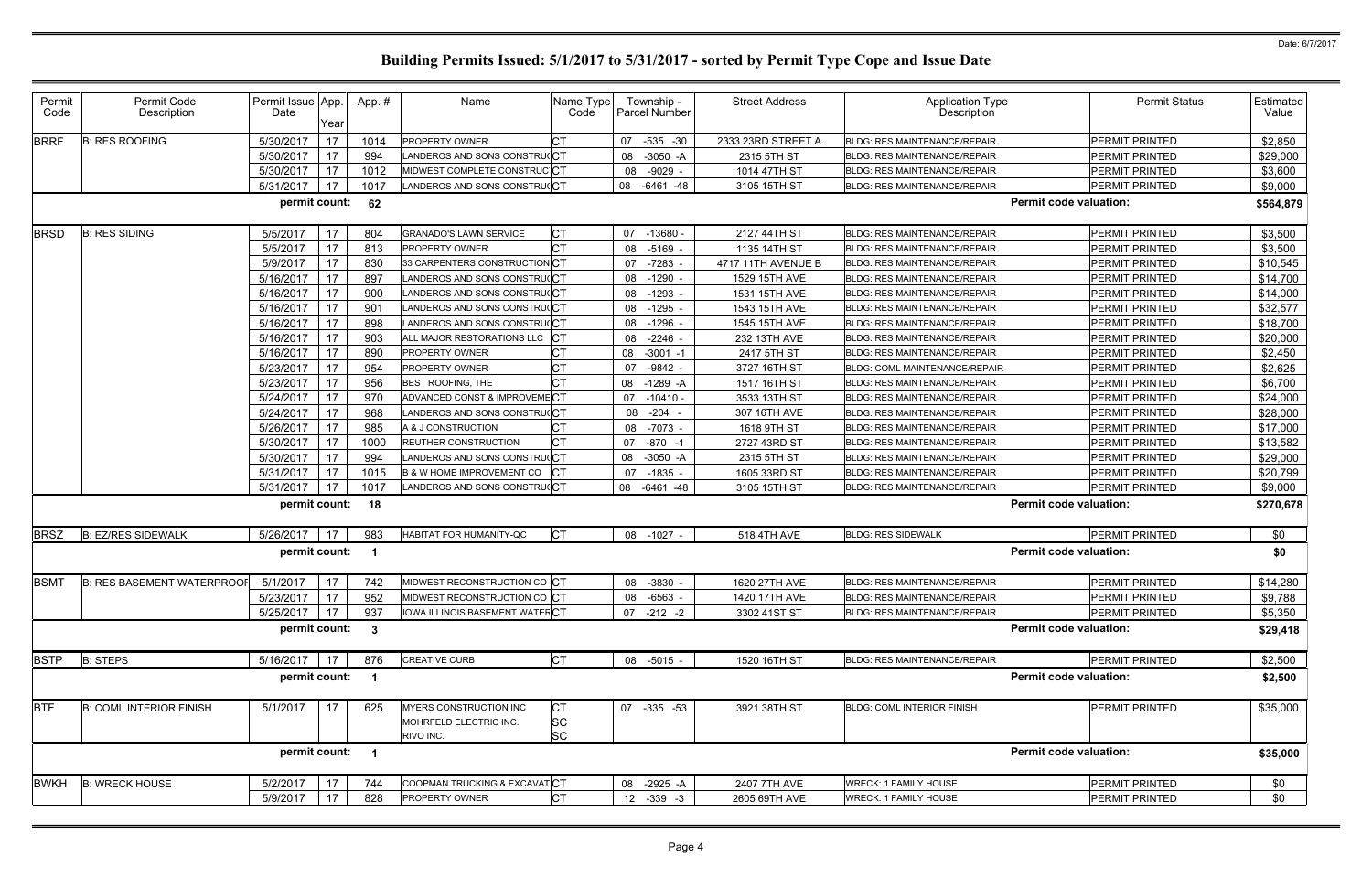| Permit<br>Code   | Permit Code<br>Description | Permit Issue App.<br>Date | Year        | App.# | Name                                                                          | Name Type<br>Code            | Township -<br><b>Parcel Number</b> | <b>Street Address</b> | Application Type<br>Description      | <b>Permit Status</b>          | Estimated<br>Value |
|------------------|----------------------------|---------------------------|-------------|-------|-------------------------------------------------------------------------------|------------------------------|------------------------------------|-----------------------|--------------------------------------|-------------------------------|--------------------|
| <b>BWKH</b>      | <b>B: WRECK HOUSE</b>      | 5/15/2017                 | 17          | 872   | VALLEY CONSTRUCTION COMPANCT                                                  |                              | 08 -2741                           | 410 49TH ST           | <b>WRECK: 1 FAMILY HOUSE</b>         | PERMIT PRINTED                | \$0                |
|                  |                            | permit count:             |             | - 3   |                                                                               |                              |                                    |                       |                                      | <b>Permit code valuation:</b> | \$0                |
| DRN <sub>1</sub> | ENG: CLASS 1 DRAINAGE      | 5/1/2017                  | 17          | 741   | TUMAC CONST. LLC                                                              | IСТ                          | 08 -6194 -A                        | 4225 7TH AVE          | <b>BLDG: GARAGES/CARPORTS</b>        | <b>PERMIT PRINTED</b>         | \$8,900            |
|                  |                            | 5/1/2017                  | 17          | 740   | CROSS CONCRETE CONSTRUCTICT                                                   |                              | 08 -8633                           | 924 34TH ST           | <b>ENG: DRAINAGE PERMIT</b>          | FINAL INSPECTION COMPLETE     | \$0                |
|                  |                            | 5/2/2017                  | 17          | 729   | OLSON CONCRETE, PERRY                                                         |                              | 07 -1701                           | 1852 32ND ST          | <b>WRECK: GARAGE/CARPORT</b>         | PERMIT PRINTED                | \$0                |
|                  |                            | 5/2/2017                  | 17          | 749   | <b>PROPERTY OWNER</b>                                                         |                              | 07 -70 -A                          | 3503 12TH AVE         | <b>BLDG: RES DRIVEWAY</b>            | PERMIT PRINTED                | \$0                |
|                  |                            | 5/2/2017                  | 17          | 744   | COOPMAN TRUCKING & EXCAVATCT                                                  |                              | 08 -2925 -A                        | 2407 7TH AVE          | <b>WRECK: 1 FAMILY HOUSE</b>         | FINAL INSPECTION COMPLETE     | \$0                |
|                  |                            | 5/2/2017                  | 17          | 752   | KLARKOWSKI CONSTRUCTION                                                       | Iст                          | 08 -7911                           | 2002 15TH STREET A    | <b>ENG: DRAINAGE PERMIT</b>          | PERMIT PRINTED                | \$0                |
|                  |                            | 5/4/2017                  | 17          | 794   | TOM FRAZIER                                                                   |                              | 00000 -0                           | 2226 BARNARD CT       | <b>ENG: DRAINAGE PERMIT</b>          | PERMIT PRINTED                | \$0                |
|                  |                            | 5/9/2017                  | 17          | 831   | JL HARDSCAPE                                                                  |                              | 07 -869 -3                         | 4135 28TH AVE         | <b>BLDG: RES MAINTENANCE/REPAIR</b>  | PERMIT PRINTED                | \$17,100           |
|                  |                            | 5/9/2017                  | 17          | 828   | <b>PROPERTY OWNER</b>                                                         |                              | 12 -339 -3                         | 2605 69TH AVE         | <b>WRECK: 1 FAMILY HOUSE</b>         | FINAL INSPECTION COMPLETE     | \$0                |
|                  |                            | 5/15/2017                 | 17          | 871   | SOONER CONCRETE                                                               |                              | 07 -6845                           | 2525 32ND AVENUE CT   | <b>BLDG: RES DRIVEWAY</b>            | FINAL INSPECTION COMPLETE     | \$0                |
|                  |                            | 5/15/2017                 | 17          | 872   | VALLEY CONSTRUCTION COMPANCT                                                  |                              | 08 -2741                           | 410 49TH ST           | <b>WRECK: 1 FAMILY HOUSE</b>         | <b>PERMIT PRINTED</b>         | \$0                |
|                  |                            | 5/16/2017                 | 17          | 887   | CROSS CONCRETE CONSTRUCTIOCT                                                  |                              | 07 -11728                          | 4617 11TH AVENUE C    | <b>BLDG: RES DRIVEWAY</b>            | FINAL INSPECTION COMPLETE     | \$0                |
|                  |                            | 5/16/2017                 | 17          | 896   | KELLY CONSTRUCTION OF DAV., IICT                                              |                              | 07 -13792 -                        | 7306 37TH AVE         | BLDG: COML DRIVEWAY & SIDEWALK       | FINAL INSPECTION COMPLETE     | \$0                |
|                  |                            | 5/16/2017                 | 17          | 889   | KELLY CONSTRUCTION OF DAV., IICT                                              |                              | 07 -5768                           | 2605 19TH ST          | <b>ENG: DRAINAGE PERMIT</b>          | PERMIT PRINTED                | \$0                |
|                  |                            | 5/16/2017                 | -17         | 874   | <b>CROSS CONCRETE CONSTRUCTICT</b>                                            |                              | 08 -4229 -1                        | 3202 11TH AVE         | <b>ENG: DRAINAGE PERMIT</b>          | PERMIT PRINTED                | \$0                |
|                  |                            | 5/16/2017                 | 17          | 888   | CROSS CONCRETE CONSTRUCTIOCT                                                  |                              | 08 -7094                           | 1822 9TH ST           | <b>ENG: DRAINAGE PERMIT</b>          | FINAL INSPECTION COMPLETE     | \$0                |
|                  |                            | 5/19/2017                 | -17         | 933   | EVANS CONCRETE AND EXCAVCTCT                                                  |                              | 07 -7826                           | 3106 26TH AVENUE CT   | <b>BLDG: RES DRIVEWAY</b>            | FINAL INSPECTION COMPLETE     | \$0                |
|                  |                            | 5/31/2017                 | 17          | 1016  | AMERICAN DREAM INTVESTORS IICT                                                |                              | 07 -11853 -                        | 2812 36TH ST          | <b>ENG: DRAINAGE PERMIT</b>          | PERMIT PRINTED                | \$0                |
|                  |                            | permit count: 18          |             |       |                                                                               |                              |                                    |                       |                                      | <b>Permit code valuation:</b> | \$26,000           |
| <b>IEC</b>       | E: COML ELECTRICAL         | 5/4/2017                  | 17          | 625   | MYERS CONSTRUCTION INC<br>MOHRFELD ELECTRIC INC.<br>RIVO INC.                 | <b>CT</b><br><b>SC</b><br>SC | 07 -335 -53                        | 3921 38TH ST          | <b>BLDG: COML INTERIOR FINISH</b>    | <b>PERMIT PRINTED</b>         | \$35,000           |
|                  |                            | 5/8/2017                  | 17          | 818   | ACCURATE ELCT INSTALLATION LCT                                                |                              | 07 -13025 -                        | 1900 52ND AVE         | ELEC: REMODEL                        | PERMIT PRINTED                | \$0                |
|                  |                            | 5/16/2017                 | 17          | 893   | DAVENPORT ELECTRIC CONTRACCT                                                  |                              | $0000 - -$                         | 4000 16TH ST          | ELEC: SERVICE                        | PERMIT PRINTED                | \$0                |
|                  |                            | 5/17/2017                 | 17          | 905   | DAVENPORT ELECTRIC CONTRACCT                                                  |                              | 777 - -                            | 701 38TH AVE          | <b>ELEC: SERVICE</b>                 | PERMIT PRINTED                | \$0                |
|                  |                            | 5/22/2017                 | 17          | 34    | <b>CRAWFORD COMPANY</b>                                                       |                              | 07 -12879 -1                       | 4109 44TH AVE         | <b>BLDG: COML MAINTENANCE/REPAIR</b> | FINAL INSPECTION COMPLETE     | \$0                |
|                  |                            | 5/30/2017 17              |             | 1011  | TRI-CITY ELECTRIC COMPANY                                                     | <b>CT</b>                    | 07 -11316 -1                       | 3760 41ST ST          | ELEC: SERVICE                        | PERMIT PRINTED                | \$0                |
|                  |                            | 5/31/2017                 | 17          | 766   | <b>BUILD TO SUIT INC</b><br>RYAN & ASSOCIATES INC<br>LIGHTING MAINTENANCE INC | SC<br><b>SC</b>              | 07 -14042 -                        | 600 VALLEY VIEW DR    | <b>BLDG: COML INTERIOR FINISH</b>    | PERMIT PRINTED                | \$70,919           |
|                  |                            | permit count: 7           |             |       |                                                                               |                              |                                    |                       |                                      | <b>Permit code valuation:</b> | \$105,919          |
| <b>ENA</b>       | <b>B: RES SIDEWALK</b>     | 5/16/2017                 | $\sqrt{17}$ | 896   | KELLY CONSTRUCTION OF DAV., IICT                                              |                              | 07 -13792 -                        | 7306 37TH AVE         | BLDG: COML DRIVEWAY & SIDEWALK       | PERMIT PRINTED                | \$0                |
|                  |                            | 5/16/2017                 | $\vert$ 17  | 891   | <b>KE FLATWORK INC</b>                                                        | <b>CT</b>                    | 07 -15041 -                        | 6105 34TH AVENUE A CT | <b>BLDG: RES DRIVEWAY</b>            | PERMIT PRINTED                | \$0                |
|                  |                            | permit count: 2           |             |       |                                                                               |                              |                                    |                       |                                      | <b>Permit code valuation:</b> | \$0                |
| <b>ENB</b>       | <b>B: RES DRIVEWAY</b>     | 5/2/2017                  | 17          | 749   | PROPERTY OWNER                                                                | IСТ                          | 07 -70 -A                          | 3503 12TH AVE         | <b>BLDG: RES DRIVEWAY</b>            | PERMIT PRINTED                | \$0                |
|                  |                            | 5/15/2017                 | 17          | 871   | SOONER CONCRETE                                                               | <b>CT</b>                    | 07 -6845 -                         | 2525 32ND AVENUE CT   | <b>BLDG: RES DRIVEWAY</b>            | PERMIT PRINTED                | \$0                |
|                  |                            | 5/16/2017                 | 17          | 887   | CROSS CONCRETE CONSTRUCTICT                                                   |                              | 07 -11728 -                        | 4617 11TH AVENUE C    | <b>BLDG: RES DRIVEWAY</b>            | PERMIT PRINTED                | \$0                |
|                  |                            | 5/16/2017                 | 17          | 896   | KELLY CONSTRUCTION OF DAV., IICT                                              |                              | 07 -13792 -                        | 7306 37TH AVE         | BLDG: COML DRIVEWAY & SIDEWALK       | PERMIT PRINTED                | \$0                |
|                  |                            | 5/16/2017                 | 17          | 891   | <b>KE FLATWORK INC</b>                                                        | IСТ                          | $07 - 15041$                       | 6105 34TH AVENUE A CT | <b>BLDG: RES DRIVEWAY</b>            | PERMIT PRINTED                | \$0                |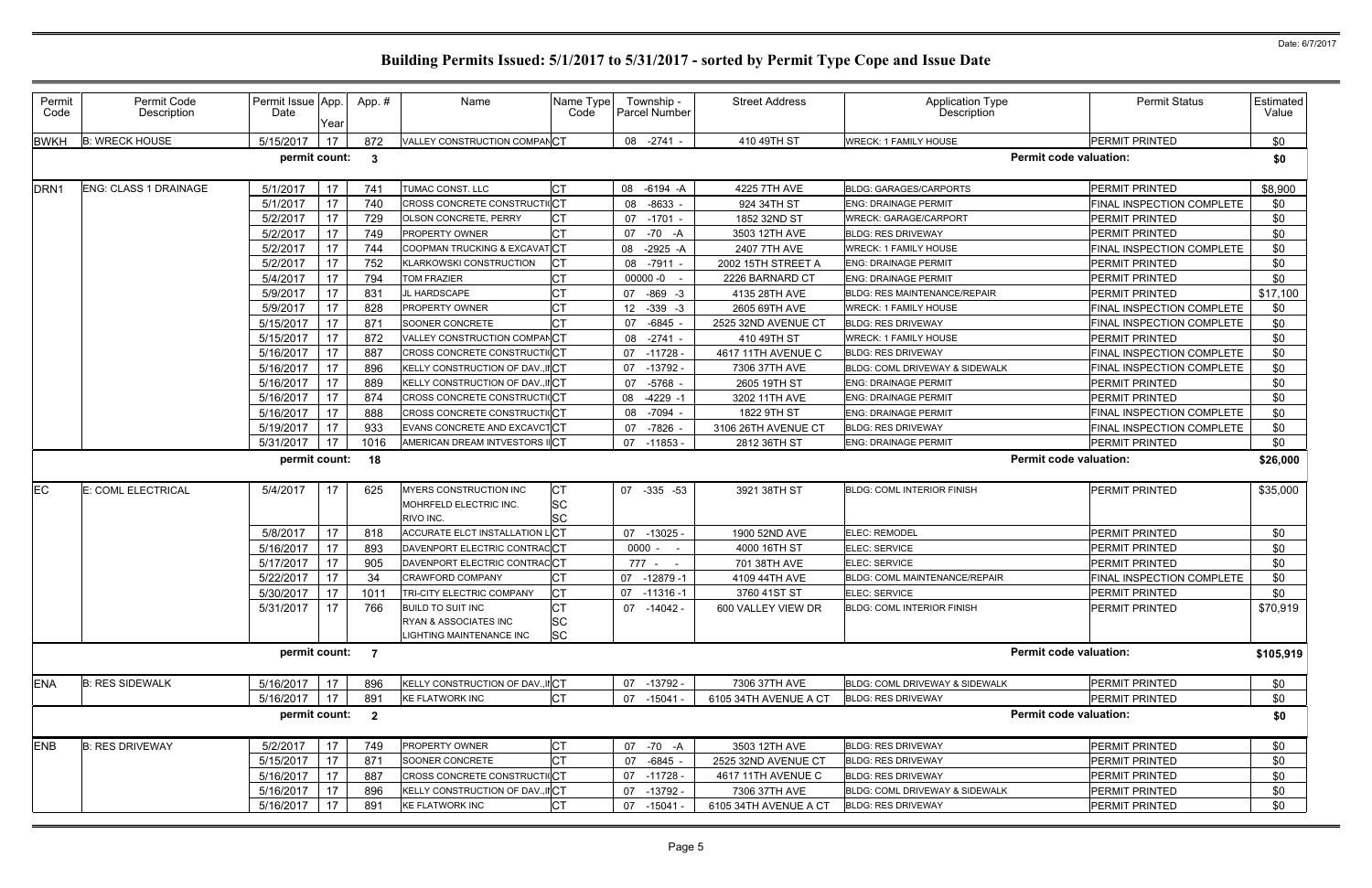| Permit<br>Code | Permit Code<br>Description | Permit Issue App.<br>Date | Year | App.# | Name                                                                                                                            | Name Type<br>Code      | Township -<br>Parcel Number | <b>Street Address</b> | <b>Application Type</b><br><b>Description</b> | <b>Permit Status</b>             | Estimated<br>Value |
|----------------|----------------------------|---------------------------|------|-------|---------------------------------------------------------------------------------------------------------------------------------|------------------------|-----------------------------|-----------------------|-----------------------------------------------|----------------------------------|--------------------|
| <b>ENB</b>     | <b>B: RES DRIVEWAY</b>     | 5/19/2017                 | 17   | 933   | EVANS CONCRETE AND EXCAVCTCT                                                                                                    |                        | 07 -7826                    | 3106 26TH AVENUE CT   | <b>BLDG: RES DRIVEWAY</b>                     | <b>PERMIT PRINTED</b>            | \$0                |
|                |                            | permit count:             |      | - 6   |                                                                                                                                 |                        |                             |                       |                                               | <b>Permit code valuation:</b>    | \$0                |
| <b>ENC</b>     | <b>B: COML SIDEWALK</b>    | 5/1/2017                  | 17   | 739   | GOETZ CONCRETE CONSTRUCTICCT                                                                                                    |                        | 07 -335 -53                 | 3915 38TH ST          | <b>BLDG: COML DRIVEWAY</b>                    | PERMIT PRINTED                   | \$0                |
|                |                            | permit count:             |      |       |                                                                                                                                 |                        |                             |                       |                                               | <b>Permit code valuation:</b>    | \$0                |
| <b>END</b>     | <b>B: COML DRIVEWAY</b>    | 5/1/2017                  | 17   | 739   | GOETZ CONCRETE CONSTRUCTIOCT                                                                                                    |                        | 07 -335 -53                 | 3915 38TH ST          | <b>BLDG: COML DRIVEWAY</b>                    | PERMIT PRINTED                   | \$0                |
|                |                            | permit count:             |      |       |                                                                                                                                 |                        |                             |                       |                                               | <b>Permit code valuation:</b>    | \$0                |
| <b>ER</b>      | E: RES ELECTRICAL          | 5/2/2017                  | 17   | 756   | ELECTRIC DOCTOR SERVICE LLC CT                                                                                                  |                        | 07 -11393 -                 | 5303 34TH AVE         | ELEC: WIRING, MISC                            | <b>PERMIT PRINTED</b>            | \$0                |
|                |                            | 5/2/2017                  | 17   | 758   | ELECTRIC DOCTOR SERVICE LLC CT                                                                                                  |                        | $07 - 11866$                | 3617 32ND AVE         | ELEC: WIRING, MISC                            | FINAL INSPECTION COMPLETE        | \$0                |
|                |                            | 5/2/2017                  | 17   | 755   | JOHNSON ELECTRIC CO, K C                                                                                                        | IСТ                    | 08 -565 -A                  | 4416 RIVER DR         | ELEC: TEMPORARY SERVICE                       | FINAL INSPECTION COMPLETE        | \$0                |
|                |                            | 5/2/2017                  | 17   | 757   | ELECTRIC DOCTOR SERVICE LLC CT                                                                                                  |                        | 08<br>-7509                 | 2124 14TH ST          | ELEC: WIRING, MISC                            | <b>PERMIT PRINTED</b>            | \$0                |
|                |                            | 5/5/2017                  | 17   | 808   | PIKUZA ELECTRIC INC                                                                                                             |                        | 07<br>$-8424$               | 3234 13TH AVENUE CT   | ELEC: SERVICE                                 | <b>PERMIT PRINTED</b>            | \$0                |
|                |                            | 5/9/2017                  | 17   | 826   | PIKUZA ELECTRIC INC                                                                                                             | Iст                    | -7543<br>07                 | 2400 18TH STREET C    | ELEC: SERVICE                                 | FINAL INSPECTION COMPLETE        | \$0                |
|                |                            | 5/9/2017                  | 17   | 824   | <b>PROPERTY OWNER</b>                                                                                                           |                        | 08 -1824                    | 517 4TH ST            | <b>BLDG: RES MAINTENANCE/REPAIR</b>           | <b>PERMIT PRINTED</b>            | \$1,500            |
|                |                            | 5/10/2017                 | 17   | 840   | PROPERTY OWNER                                                                                                                  | <b>CT</b>              | $-9610$<br>07               | 3633 14TH AVE         | ELEC: WIRING, MISC                            | FINAL INSPECTION COMPLETE        | \$0                |
|                |                            | 5/10/2017                 | 17   | 839   | <b>BLACKHAWK ELECTRIC ENTERPRICT</b>                                                                                            |                        | 08<br>-3464                 | 2404 13TH ST          | ELEC: WIRING, MISC                            | FINAL INSPECTION COMPLETE        | \$0                |
|                |                            | 5/10/2017                 | 17   | 838   | <b>BLACKHAWK ELECTRIC ENTERPRCT</b>                                                                                             |                        | $-7403$<br>08               | 1019 23RD AVE         | ELEC: SERVICE                                 | PERMIT PRINTED                   | \$0                |
|                |                            | 5/11/2017                 | 17   | 829   | <b>STONE RIVER BUILDERS</b><br><b>HANSSEN ELECTRIC</b><br>AERO PLUMBING AND HEATING                                             | <b>SC</b>              | 07 -8082 -                  | 2656 35TH ST          | <b>BLDG: RES MAINTENANCE/REPAIR</b>           | PERMIT PRINTED                   | \$20,550           |
|                |                            | 5/12/2017                 | 17   | 863   | QUAD CITY WINDOWS, SIDING, DO(CT                                                                                                |                        | $07 - 12718$                | 1710 55TH STREET PL   | ELEC: REMODEL                                 | <b>PERMIT PRINTED</b>            | \$0                |
|                |                            | 5/15/2017                 | 17   | 873   | FW PROPERTY MAINTENANCE                                                                                                         | IСT                    | 07 -7503 -1                 | 2710 13TH AVE         | ELEC: SERVICE                                 | <b>FINAL INSPECTION COMPLETE</b> | \$0                |
|                |                            | 5/16/2017                 | 17   | 370   | MCDERMOTT CONSTRUCTION<br><b>BLACKHAWK ELECTRIC ENTERPRISC</b><br><b>PROPERTY OWNER</b><br><b>WIRTH INC</b><br><b>WIRTH INC</b> | SС<br><b>SC</b><br>lSC | 08 -317 -                   | 3100 11TH ST          | <b>BLDG: RES ADDITION</b>                     | <b>PERMIT PRINTED</b>            | \$43,000           |
|                |                            | 5/16/2017                 | 17   | 892   | <b>BLACKHAWK ELECTRIC ENTERPRCT</b>                                                                                             |                        | 08 -5033                    | 1714 11TH ST          | ELEC: SERVICE                                 | FINAL INSPECTION COMPLETE        | \$0                |
|                |                            | 5/19/2017 17              |      | 927   | ACCURATE ELCT INSTALLATION LCT                                                                                                  |                        | 07 - 2392 -                 | 3409 40TH ST          | ELEC: SERVICE                                 | FINAL INSPECTION COMPLETE        | \$0                |
|                |                            | 5/19/2017                 | 17   | 928   | H A ELECTRIC COMPANY                                                                                                            |                        | 08 -6891 -                  | 1426 23RD AVE         | ELEC: SERVICE                                 | <b>FINAL INSPECTION COMPLETE</b> | \$0                |
|                |                            | 5/22/2017                 | 17   | 759   | BUREAU CO. POOL BUILDERS, INCCT<br>HUNTER ELECTRIC & HOME MAIN SC                                                               |                        | 07 -7535 -                  | 1870 25TH AVE         | <b>BLDG: SWIMMING POOL</b>                    | <b>PERMIT PRINTED</b>            | \$0                |
|                |                            | 5/22/2017                 | 17   | 935   | <b>TRINITY ELECTRIC</b>                                                                                                         |                        | 08 -6571 -                  | 1311 18TH AVE         | ELEC: SERVICE                                 | FINAL INSPECTION COMPLETE        | \$0                |
|                |                            | 5/23/2017                 | 17   | 951   | LIGHTING MAINTENANCE INC                                                                                                        | IСТ                    | 07 -1204 -                  | 1415 30TH ST          | ELEC: SERVICE                                 | <b>FINAL INSPECTION COMPLETE</b> | \$0                |
|                |                            | 5/23/2017                 | 17   | 953   | ELECTRIC DOCTOR SERVICE LLC CT                                                                                                  |                        | 07 -13276 -6                | 1848 53RD ST          | ELEC: WIRING, MISC                            | PERMIT PRINTED                   | \$0                |
|                |                            | 5/23/2017                 | 17   | 948   | TRI-CITY ELECTRIC COMPANY                                                                                                       | <b>ICT</b>             | 07 -249 -                   | 5610 34TH AVE         | <b>ELEC: SERVICE</b>                          | <b>FINAL INSPECTION COMPLETE</b> | \$0                |
|                |                            | 5/23/2017                 | 17   | 950   | ELECTRIC DOCTOR SERVICE LLC CT                                                                                                  |                        | 08 -1784                    | 5144 7TH AVE          | ELEC: SERVICE                                 | FINAL INSPECTION COMPLETE        | \$0                |
|                |                            | 5/23/2017                 | 17   | 949   | KOEHLER ELECTRIC INC, J W                                                                                                       | <b>ICT</b>             | 08 -8609 -                  | 901 36TH ST           | ELEC: SERVICE                                 | <b>FINAL INSPECTION COMPLETE</b> | \$0                |
|                |                            | 5/24/2017                 | 16   | 1345  | BUREAU CO. POOL BUILDERS, INCCT<br>POINT ELECTRIC                                                                               | <b>SC</b>              | 08 -321 -4                  | 3202 9TH ST           | <b>BLDG: SWIMMING POOL</b>                    | <b>PERMIT PRINTED</b>            | \$0                |
|                |                            | 5/24/2017                 | 17   | 855   | <b>REED CONSTRUCTION LLC</b><br>PETERSEN PLUMBING AND HEATISC<br>L & L ELECTRIC INC                                             | <b>CT</b><br><b>SC</b> | 08 -7845 -                  | 1809 14TH ST          | <b>BLDG: RES REMODEL</b>                      | <b>PERMIT PRINTED</b>            | \$6,000            |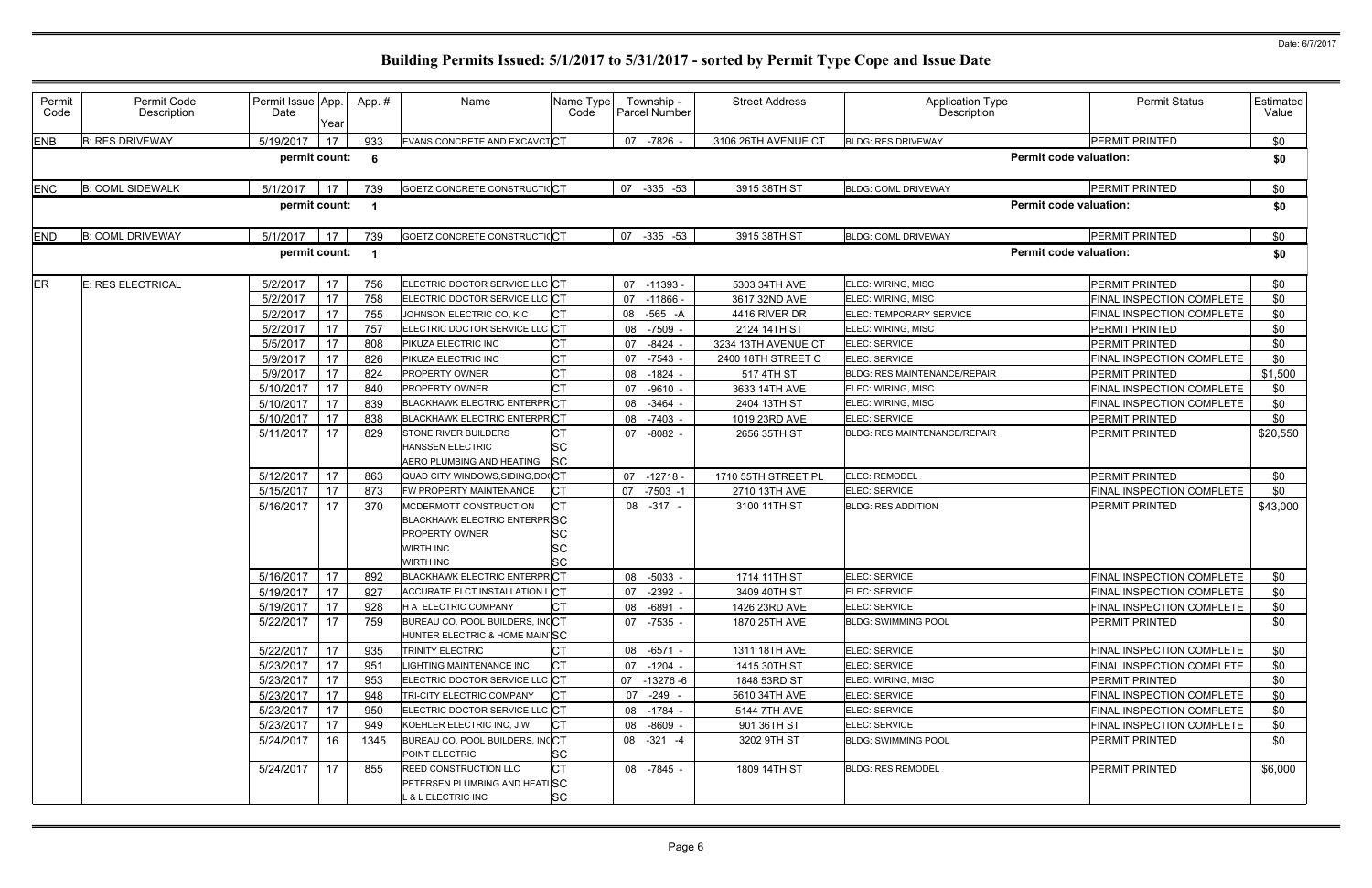| Permit<br>Code | Permit Code<br>Description | Permit Issue App.<br>Date | Year | App.# | Name                                | Name Type<br>Code | Township -<br>Parcel Number | <b>Street Address</b> | Application Type<br>Description              | <b>Permit Status</b>             | Estimated<br>Value |
|----------------|----------------------------|---------------------------|------|-------|-------------------------------------|-------------------|-----------------------------|-----------------------|----------------------------------------------|----------------------------------|--------------------|
| ER             | E: RES ELECTRICAL          | 5/25/2017                 | 17   | 977   | THADDEUS H ELECTRIC INC             | <b>CT</b>         | 07 -13680 -                 | 2127 44TH ST          | ELEC: REWIRE                                 | <b>PERMIT PRINTED</b>            | \$0                |
|                |                            | 5/25/2017                 | 17   | 978   | <b>BLACKHAWK ELECTRIC ENTERPRCT</b> |                   | 07<br>-242 -1               | 4724 28TH AVE         | ELEC: RESIDENTIAL, NEW                       | <b>PERMIT PRINTED</b>            | \$0                |
|                |                            | 5/25/2017                 | 17   | 976   | QCA ELECTRIC                        |                   | 08 -7846                    | 1815 14TH ST          | ELEC: SERVICE                                | <b>FINAL INSPECTION COMPLETE</b> | \$0                |
|                |                            | 5/26/2017                 | 17   | 990   | PIZANO ELECTRIC INC                 | <b>CT</b>         | -10227 -<br>07              | 4738 19TH AVE         | <b>ELEC: SERVICE</b>                         | <b>PERMIT PRINTED</b>            | \$0                |
|                |                            | 5/30/2017                 | 17   | 1010  | PROPERTY OWNER                      | CТ                | 08 -1051 -                  | 526 RAILROAD AVE      | ELEC: WIRING, MISC                           | PERMIT PRINTED                   | \$0                |
|                |                            | 5/30/2017                 | 17   | 997   | ADVANTAGE ELCTRL SERVICES INCT      |                   | 08 - 9 -                    | 2937 12TH AVE         | ELEC: SERVICE                                | PERMIT PRINTED                   | \$0                |
|                |                            | permit count:             |      | 32    |                                     |                   |                             |                       | <b>Permit code valuation:</b>                |                                  | \$71,050           |
| <b>EZC</b>     | E: EZ/COML, ELECTRICAL     | 5/25/2017                 | -17  | 364   | <b>IOSSI CONSTRUCTION</b>           | СT                | 08 -1145                    | 1514 5TH AVE          | <b>BLDG: COML REMODEL</b>                    | <b>PERMIT PRINTED</b>            | \$292,000          |
|                |                            |                           |      |       | <b>GABRILSON HEATING &amp; AC</b>   | <b>SC</b>         |                             |                       |                                              |                                  |                    |
|                |                            |                           |      |       | PETERSEN PLUMBING AND HEATISC       |                   |                             |                       |                                              |                                  |                    |
|                |                            |                           |      |       | FW PROPERTY MAINTENANCE             | <b>SC</b>         |                             |                       |                                              |                                  |                    |
|                |                            |                           |      |       | SHAW ELECTRIC INC                   | <b>SC</b>         |                             |                       |                                              |                                  |                    |
|                |                            |                           |      |       | PETERSEN PLUMBING AND HEATISC       |                   |                             |                       |                                              |                                  |                    |
|                |                            | 5/25/2017                 | 16   | 2794  | <b>RUSSELL CONSTRUCTION</b>         | IСТ               | 08 -5348                    | 941 6TH ST            | BLDG:COML/NEW, HOSPITALS/INSTITUTIONAL       | <b>PERMIT PRINTED</b>            | ##########         |
|                |                            |                           |      |       | <b>RUSSELL CONSTRUCTION</b>         | <b>SC</b>         |                             |                       |                                              |                                  |                    |
|                |                            |                           |      |       | TRI-CITY ELECTRIC COMPANY           | <b>SC</b>         |                             |                       |                                              |                                  |                    |
|                |                            |                           |      |       | <b>CRAWFORD COMPANY</b>             | <b>SC</b>         |                             |                       |                                              |                                  |                    |
|                |                            |                           |      |       | TRI-CITY ELECTRIC COMPANY           | <b>SC</b>         |                             |                       |                                              |                                  |                    |
|                |                            | 5/26/2017                 | 17   | 364   | IOSSI CONSTRUCTION                  | CТ                | 08 -1145 -                  | 1514 5TH AVE          | <b>BLDG: COML REMODEL</b>                    | PERMIT PRINTED                   | \$292,000          |
|                |                            |                           |      |       | <b>GABRILSON HEATING &amp; AC</b>   | <b>SC</b>         |                             |                       |                                              |                                  |                    |
|                |                            |                           |      |       | PETERSEN PLUMBING AND HEATISC       |                   |                             |                       |                                              |                                  |                    |
|                |                            |                           |      |       | FW PROPERTY MAINTENANCE             | <b>SC</b>         |                             |                       |                                              |                                  |                    |
|                |                            |                           |      |       | SHAW ELECTRIC INC                   | <b>SC</b>         |                             |                       |                                              |                                  |                    |
|                |                            | permit count: 3           |      |       | PETERSEN PLUMBING AND HEATISC       |                   |                             |                       | <b>Permit code valuation:</b>                |                                  |                    |
|                |                            |                           |      |       |                                     |                   |                             |                       |                                              |                                  | \$22,225,00        |
| <b>EZR</b>     | E: EZ/RES, ELECTRICAL      | 5/8/2017                  | 17   | 601   | <b>BM BAGBY INC</b>                 | IСТ               | 08 -9348 -                  | 705 6TH AVENUE CT     | BLDG:RES/NEW, SINGLE FAMILY ATTD (TOWNHOUSE) | <b>PERMIT PRINTED</b>            | \$92,000           |
|                |                            |                           |      |       | <b>HANSSEN ELECTRIC</b>             | <b>SC</b>         |                             |                       |                                              |                                  |                    |
|                |                            |                           |      |       | MIDWEST COMPLETE PLUMBING SC        |                   |                             |                       |                                              |                                  |                    |
|                |                            | 5/8/2017                  | 17   | 602   | <b>BM BAGBY INC</b>                 |                   | 08 -9348                    | 707 6TH AVENUE CT     | BLDG:RES/NEW, SINGLE FAMILY ATTD (TOWNHOUSE) | <b>PERMIT PRINTED</b>            | \$92,000           |
|                |                            |                           |      |       | HANSSEN ELECTRIC                    | <b>SC</b>         |                             |                       |                                              |                                  |                    |
|                |                            |                           |      |       | MIDWEST COMPLETE PLUMBING SC        |                   |                             |                       |                                              |                                  |                    |
|                |                            | 5/8/2017                  | 17   | 603   | <b>BM BAGBY INC</b>                 | СT                | 08 -9348 -                  | 709 6TH AVENUE CT     | BLDG:RES/NEW, SINGLE FAMILY ATTD (TOWNHOUSE) | <b>PERMIT PRINTED</b>            | \$92,000           |
|                |                            |                           |      |       | <b>HANSSEN ELECTRIC</b>             | <b>SC</b>         |                             |                       |                                              |                                  |                    |
|                |                            |                           |      |       | MIDWEST COMPLETE PLUMBING SC        |                   |                             |                       |                                              |                                  |                    |
|                |                            | 5/8/2017                  | 17   | 604   | <b>HANSSEN ELECTRIC</b>             | <b>SC</b>         | 08 -9348 -                  | 713 6TH AVENUE CT     | BLDG:RES/NEW, SINGLE FAMILY ATTD (TOWNHOUSE) | <b>PERMIT PRINTED</b>            | \$92,000           |
|                |                            |                           |      |       | MIDWEST COMPLETE PLUMBING SC        |                   |                             |                       |                                              |                                  |                    |
|                |                            | 5/8/2017                  | 17   | 605   | <b>BM BAGBY INC</b>                 | <b>CT</b>         | 08 -9348 -                  | 715 6TH AVENUE CT     | BLDG:RES/NEW, SINGLE FAMILY ATTD (TOWNHOUSE) | <b>PERMIT PRINTED</b>            | \$92,000           |
|                |                            |                           |      |       | <b>HANSSEN ELECTRIC</b>             | <b>SC</b>         |                             |                       |                                              |                                  |                    |
|                |                            |                           |      |       | MIDWEST COMPLETE PLUMBING SC        |                   |                             |                       |                                              |                                  |                    |
|                |                            | 5/8/2017                  | 17   | 606   | <b>BM BAGBY INC</b>                 | CT                | 08 -9348 -                  | 717 6TH AVENUE CT     | BLDG:RES/NEW, SINGLE FAMILY ATTD (TOWNHOUSE) | <b>PERMIT PRINTED</b>            | \$92,000           |
|                |                            |                           |      |       | <b>HANSSEN ELECTRIC</b>             | lSС               |                             |                       |                                              |                                  |                    |
|                |                            |                           |      |       | MIDWEST COMPLETE PLUMBING SC        |                   |                             |                       |                                              |                                  |                    |
|                |                            | permit count: 6           |      |       |                                     |                   |                             |                       | <b>Permit code valuation:</b>                |                                  | \$552,000          |
|                |                            |                           |      |       |                                     |                   |                             |                       |                                              |                                  |                    |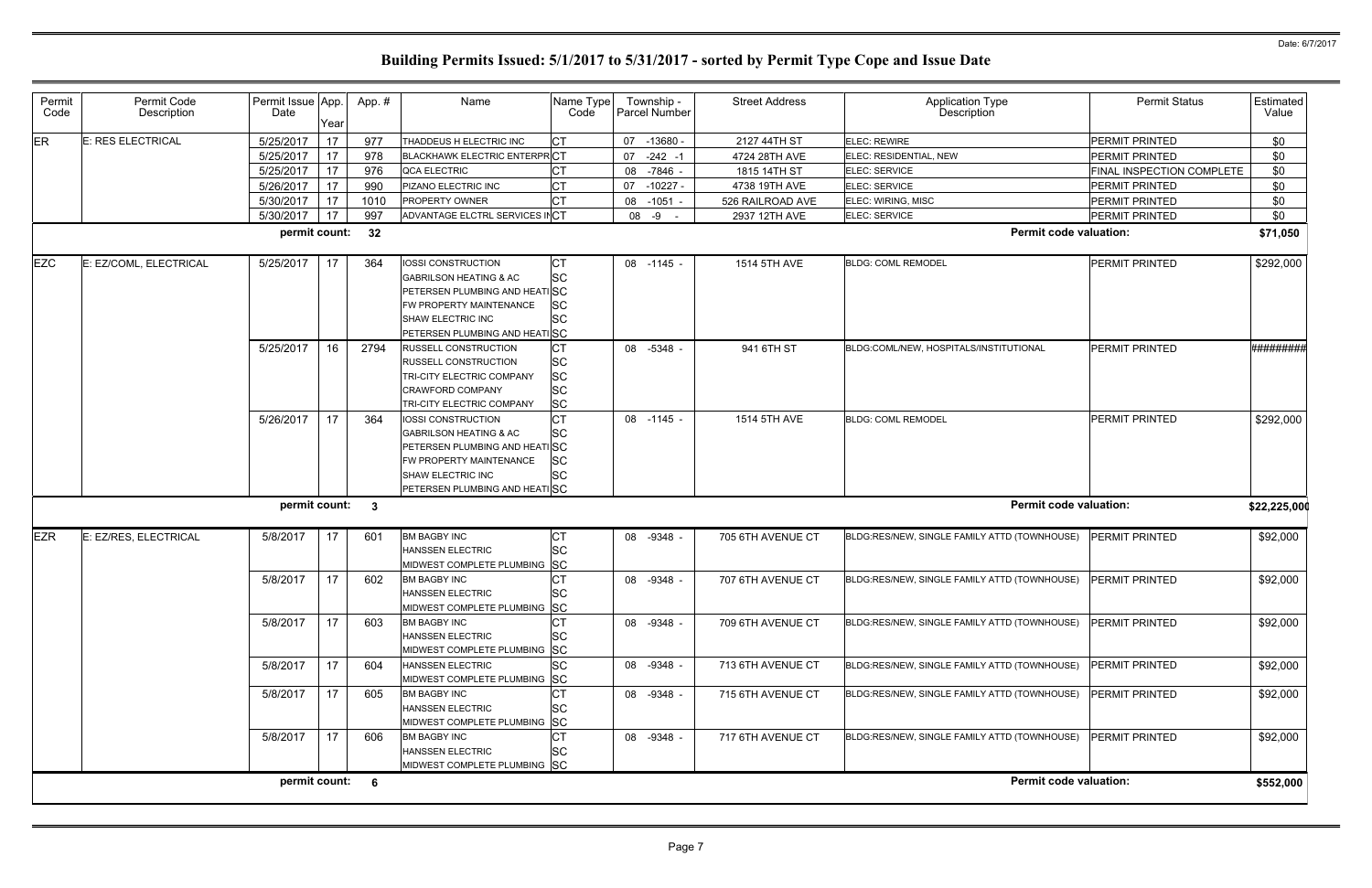| Permit<br>Code | Permit Code<br>Description | Permit Issue App.<br>Date | Year | App.# | Name                                                                                                                                                                                                                                                                                                                         | Name Type<br>Code                                                                                                                          | Township -<br>Parcel Number | <b>Street Address</b>                                | Application Type<br>Description              | <b>Permit Status</b>      | Estimated<br>Value |
|----------------|----------------------------|---------------------------|------|-------|------------------------------------------------------------------------------------------------------------------------------------------------------------------------------------------------------------------------------------------------------------------------------------------------------------------------------|--------------------------------------------------------------------------------------------------------------------------------------------|-----------------------------|------------------------------------------------------|----------------------------------------------|---------------------------|--------------------|
| <b>MC</b>      | M: COML MECHANICAL         | 5/2/2017                  | 17   | 746   | <b>GABRILSON HEATING &amp; AC</b>                                                                                                                                                                                                                                                                                            | IСТ                                                                                                                                        | $07 - 77 - 1$               | 3606 AVENUE OF THE CITIES HTG: FURNACE/AC, REPLACE   |                                              | FINAL INSPECTION COMPLETE | \$0                |
|                |                            | 5/2/2017                  | 17   | 364   | <b>IOSSI CONSTRUCTION</b><br><b>GABRILSON HEATING &amp; AC</b><br>PETERSEN PLUMBING AND HEATISC<br>FW PROPERTY MAINTENANCE<br>SHAW ELECTRIC INC<br>PETERSEN PLUMBING AND HEATISC                                                                                                                                             | <b>CT</b><br><b>SC</b><br><b>SC</b><br><b>SC</b>                                                                                           | 08 -1145 -                  | 1514 5TH AVE                                         | <b>BLDG: COML REMODEL</b>                    | <b>PERMIT PRINTED</b>     | \$292,000          |
|                |                            | 5/4/2017                  | 17   | 797   | TOTAL MAINTENANCE INC                                                                                                                                                                                                                                                                                                        | IСТ                                                                                                                                        | 07 -2426                    | 4437 AVENUE OF THE CITIES HTG: ROOFTOP UNIT, REPLACE |                                              | <b>PERMIT PRINTED</b>     | \$0                |
|                |                            | 5/8/2017                  | 17   | 817   | J.L. BRADY COMPANY                                                                                                                                                                                                                                                                                                           | СT                                                                                                                                         | $07 - 12412 -$              | 2402 39TH AVE                                        | HTG: ROOFTOP UNIT, REPLACE                   | <b>PERMIT PRINTED</b>     | \$0                |
|                |                            | 5/8/2017                  | 17   | 348   | D. JOSEPH CONSTRUCTION CO.<br>TRI-CITY ELECTRIC COMPANY<br>DRIES BROTHERS PLUMBING CO SC<br>MECHANICAL SERVICE INC                                                                                                                                                                                                           | СT<br><b>SC</b><br><b>SC</b>                                                                                                               | 07 -335 -53                 | 3925 38TH ST                                         | BLDG:COML/NEW, RESTAURANT                    | <b>PERMIT PRINTED</b>     | \$442,000          |
|                |                            | 5/16/2017                 | 17   | 885   | HORNBUCKLE HEATING & AC                                                                                                                                                                                                                                                                                                      | <b>CT</b>                                                                                                                                  | 08 -6938                    | 1601 AVENUE OF THE CITIES HTG: FURNACE/AC, REPLACE   |                                              | PERMIT PRINTED            | \$0                |
|                |                            | 5/18/2017                 | 17   | 923   | <b>CRAWFORD COMPANY</b>                                                                                                                                                                                                                                                                                                      | <b>CT</b>                                                                                                                                  | 07 -12706                   | 2180 53RD ST                                         | HTG: AIR CONDITIONING, INSTALL               | <b>PERMIT PRINTED</b>     | \$0                |
|                |                            | 5/18/2017                 | 17   | 225   | HODGE CONSTRUCTION CO INC<br><b>CRAWFORD COMPANY</b><br>CRAWFORD COMPANY<br>LIGHTING MAINTENANCE INC<br><b>CRAWFORD COMPANY</b><br><b>CRAWFORD COMPANY</b><br><b>CRAWFORD COMPANY</b>                                                                                                                                        | <b>CT</b><br><b>SC</b><br><b>SC</b><br><b>SC</b><br><b>SC</b><br><b>SC</b><br><b>SC</b>                                                    | 08 -6935                    | 1631 AVENUE OF THE CITIES BLDG: COML REMODEL         |                                              | <b>PERMIT PRINTED</b>     | \$38,500           |
|                |                            | 5/22/2017                 | 17   | 152   | NORTHWEST MECHANICAL<br><b>NORTHWEST MECHANICAL</b><br>CENTURY ELECTRIC INC<br><b>PRECISION AIR HTG &amp; AC INC</b>                                                                                                                                                                                                         | <b>SC</b><br><b>SC</b><br><b>SC</b><br><b>SC</b>                                                                                           | 08 -5636 -1                 | 1417 16TH AVE                                        | <b>BLDG: COML MAINTENANCE/REPAIR</b>         | <b>PERMIT PRINTED</b>     | \$15,000           |
|                |                            | 5/24/2017                 | 17   | 484   | MCO & ASSOCIATES, LLC<br>TRI-CITY ELECTRIC COMPANY<br>PETERSEN PLUMBING AND HEATISC<br>DOUG'S HEATING & AIR COND                                                                                                                                                                                                             | <b>CT</b><br><b>SC</b><br><b>SC</b>                                                                                                        | 07 -14542 -                 | 3714 39TH AVENUE DR                                  | BLDG:COML/NEW, RESTAURANT                    | <b>PERMIT PRINTED</b>     | \$620,000          |
|                |                            | 5/25/2017                 | 17   | 981   | KALE HEATING & AC                                                                                                                                                                                                                                                                                                            |                                                                                                                                            | 08 -1858                    | 2036 16TH ST                                         | <b>HTG: AIR CONDITIONING. REPLACE</b>        | <b>PERMIT PRINTED</b>     | \$0                |
|                |                            | 5/30/2017                 | 17   | 1008  | TOTAL MAINTENANCE INC                                                                                                                                                                                                                                                                                                        | <b>CT</b>                                                                                                                                  | 08 -7031 -                  | 5120 5TH AVE                                         | HTG: OTHER, INSTALL/REPLACE                  | <b>PERMIT PRINTED</b>     | \$0                |
|                |                            | permit count: 12          |      |       |                                                                                                                                                                                                                                                                                                                              |                                                                                                                                            |                             |                                                      | <b>Permit code valuation:</b>                |                           | \$1,407,500        |
| <b>MR</b>      | M: RES MECHANICAL          | 5/2/2017                  | 17   | 189   | <b>BM BAGBY INC</b><br><b>BM BAGBY INC</b><br><b>BAGBY PLUMBING SERVICE</b><br><b>BAGBY PLUMBING SERVICE</b><br><b>BAGBY PLUMBING SERVICE</b><br><b>BAGBY PLUMBING SERVICE</b><br><b>HANSSEN ELECTRIC</b><br><b>HANSSEN ELECTRIC</b><br>J.L. BRADY COMPANY<br>J.L. BRADY COMPANY<br>J.L. BRADY COMPANY<br>J.L. BRADY COMPANY | СT<br>СT<br><b>SC</b><br><b>SC</b><br><b>SC</b><br><b>SC</b><br><b>SC</b><br><b>SC</b><br><b>SC</b><br><b>SC</b><br><b>SC</b><br><b>SC</b> | 07 -14766 -                 | 3519 72ND ST                                         | BLDG:RES/NEW, SINGLE FAMILY DETACHED         | PERMIT PRINTED            | \$300,000          |
|                |                            | 5/2/2017                  | 17   | 649   | <b>BEAVER BUILDERS INC</b>                                                                                                                                                                                                                                                                                                   | <b>CT</b>                                                                                                                                  | 07 -15044                   | 6025 34TH AVENUE A CT                                | BLDG:RES/NEW, SINGLE FAMILY ATTD (TOWNHOUSE) | <b>PERMIT PRINTED</b>     | \$210,000          |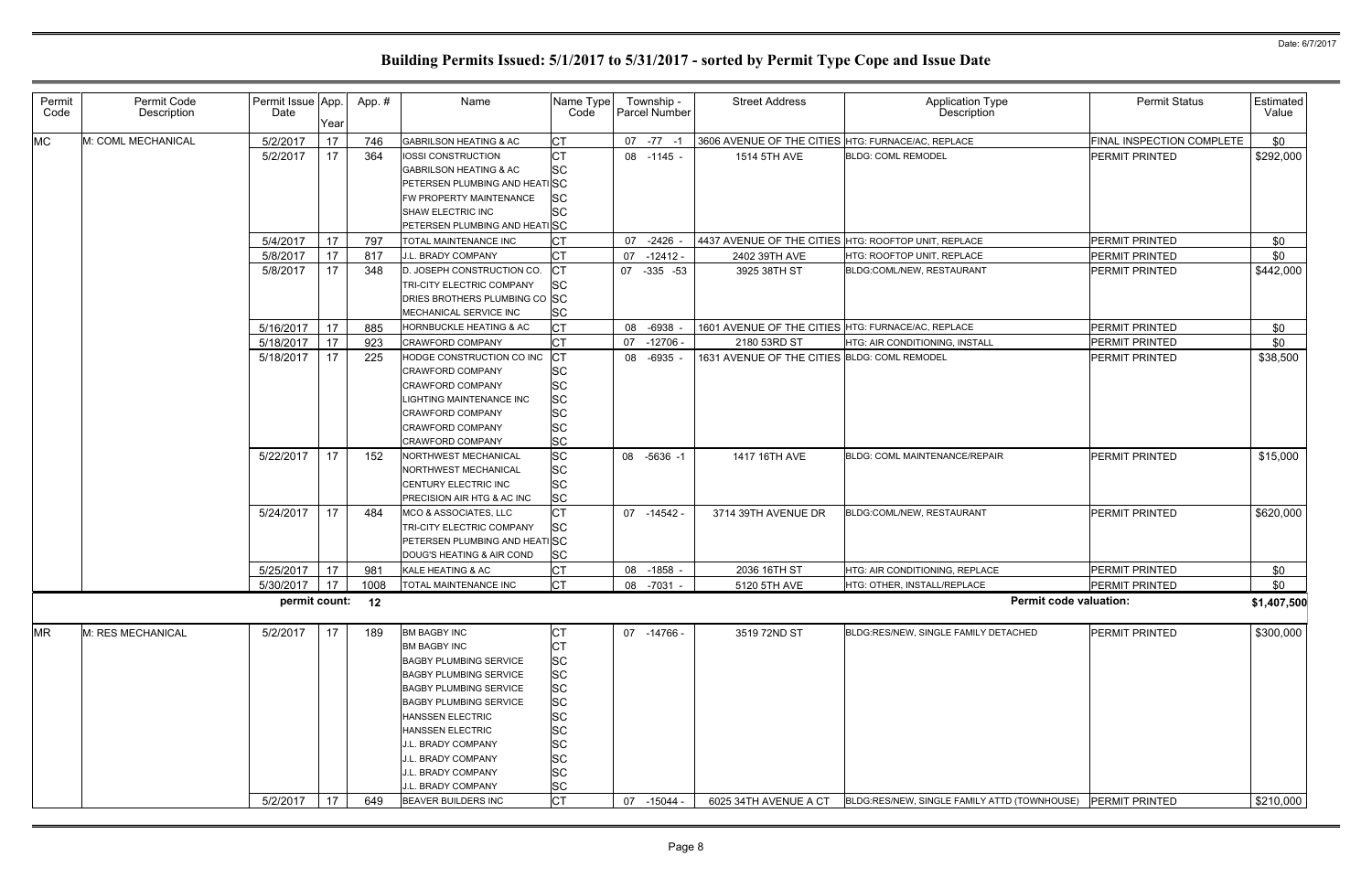| Permit<br>Code | Permit Code<br>Description | Permit Issue App.<br>Date | Yearl | App.# | Name                                                                                                                                                    | Name Type<br>Code                                             | Township -<br>Parcel Number |            | <b>Street Address</b> | <b>Application Type</b><br>Description       | <b>Permit Status</b>      | Estimated  <br>Value |
|----------------|----------------------------|---------------------------|-------|-------|---------------------------------------------------------------------------------------------------------------------------------------------------------|---------------------------------------------------------------|-----------------------------|------------|-----------------------|----------------------------------------------|---------------------------|----------------------|
| <b>MR</b>      | M: RES MECHANICAL          | 5/2/2017                  | 17    | 649   | AERO PLUMBING AND HEATING<br><b>HANSSEN ELECTRIC</b><br><b>GABRILSON HEATING &amp; AC</b>                                                               | <b>SC</b><br><b>SC</b><br><b>SC</b>                           | 07 -15044                   |            | 6025 34TH AVENUE A CT | BLDG:RES/NEW, SINGLE FAMILY ATTD (TOWNHOUSE) | <b>PERMIT PRINTED</b>     | \$210,000            |
|                |                            | 5/2/2017                  | 17    | 748   | TOTAL MAINTENANCE INC                                                                                                                                   | <b>CT</b>                                                     | 08                          | $-4315 -$  | 2414 15TH AVE         | HTG: OTHER, INSTALL/REPLACE                  | <b>PERMIT PRINTED</b>     | \$0                  |
|                |                            | 5/2/2017                  | 17    | 747   | KLAUER HEATING & AC LTD                                                                                                                                 | IСТ                                                           | 08 -8545                    |            | 3915 10TH AVE         | HTG: BOILER/FURNACE, REPLACE                 | FINAL INSPECTION COMPLETE | \$0                  |
|                |                            | 5/4/2017                  | 17    | 796   | CRAWFORD HEATING & COOLING CT                                                                                                                           |                                                               | 07                          | $-660 -14$ | 3415 41ST ST          | HTG: BOILER/FURNACE, REPLACE                 | FINAL INSPECTION COMPLETE | \$0                  |
|                |                            | 5/4/2017                  | 17    | 798   | <b>SCHEBLER COMPANY</b>                                                                                                                                 | IСT                                                           | 08 -183 -26                 |            | 2501 1ST STREET CT    | HTG: FURNACE/AC, REPLACE                     | FINAL INSPECTION COMPLETE | \$0                  |
|                |                            | 5/8/2017                  | 17    | 822   | WATSON PLUMBING AND MECHANCT                                                                                                                            |                                                               | 07                          | $-10120 -$ | 4425 51ST ST          | HTG: FURNACE/AC, REPLACE                     | FINAL INSPECTION COMPLETE | \$0                  |
|                |                            | 5/8/2017                  | 17    | 74    | WERNER RESTORATION SVCS IN(CT<br><b>CRAWFORD COMPANY</b><br>CRAWFORD COMPANY<br>SHAW ELECTRIC INC<br><b>CRAWFORD COMPANY</b><br><b>CRAWFORD COMPANY</b> | <b>SC</b><br><b>SC</b><br><b>SC</b><br><b>SC</b><br><b>SC</b> | 07 -13133 -                 |            | 5511 34TH AVE         | <b>BLDG: RES REMODEL</b>                     | FINAL INSPECTION COMPLETE | \$110,000            |
|                |                            | 5/8/2017                  | 17    | 821   | <b>FREED HEATING &amp; AC</b>                                                                                                                           | Iст                                                           | 07                          | -6646      | 3719 14TH AVE         | HTG: AIR CONDITIONING, INSTALL               | PERMIT PRINTED            | \$0                  |
|                |                            | 5/8/2017                  | 17    | 546   | HABITAT FOR HUMANITY-QC<br><b>CJ NOW</b><br>KOEHLER ELECTRIC INC, J W<br><b>GABRILSON HEATING &amp; AC</b>                                              | <b>CT</b><br><b>SC</b><br><b>SC</b><br><b>SC</b>              | 08 -831 -                   |            | 309 5TH AVE           | <b>BLDG: RES MAINTENANCE/REPAIR</b>          | PERMIT PRINTED            | \$15,200             |
|                |                            | 5/11/2017                 | 17    | 844   | TOTAL MAINTENANCE INC                                                                                                                                   | <b>CT</b>                                                     | 07 -5659                    |            | 2423 45TH ST          | HTG: FURNACE/AC, REPLACE                     | PERMIT PRINTED            | \$0                  |
|                |                            | 5/11/2017                 | 17    | 843   | <b>TOTAL MAINTENANCE INC</b>                                                                                                                            | Iст                                                           | 08 -6461 -45                |            | 3110 15TH ST          | HTG: AIR CONDITIONING, REPLACE               | FINAL INSPECTION COMPLETE | \$0                  |
|                |                            | 5/16/2017                 | 17    | 884   | J.L. BRADY COMPANY                                                                                                                                      | <b>CT</b>                                                     | 07                          | $-2247$    | 2405 27TH ST          | <b>HTG: AIR CONDITIONING, REPLACE</b>        | PERMIT PRINTED            | \$0                  |
|                |                            | 5/16/2017                 | 17    | 879   | DOUG'S HEATING & AIR COND                                                                                                                               | Iст                                                           | 07                          | -32 -26    | 2042 52ND ST          | HTG: AIR CONDITIONING, REPLACE               | PERMIT PRINTED            | \$0                  |
|                |                            | 5/16/2017                 | 17    | 882   | <b>FREED HEATING &amp; AC</b>                                                                                                                           | Iст                                                           | 07 -655 -7                  |            | 3566 56TH STREET PL   | HTG: FURNACE/AC, REPLACE                     | PERMIT PRINTED            | \$0                  |
|                |                            | 5/16/2017                 | 17    | 881   | <b>FREED HEATING &amp; AC</b>                                                                                                                           | IСТ                                                           | 08                          | $-1395$    | 1866 17TH AVE         | HTG: FURNACE/AC, REPLACE                     | PERMIT PRINTED            | \$0                  |
|                |                            | 5/16/2017                 | 17    | 899   | ALLISON PLBG, HTG & AIR                                                                                                                                 | IСТ                                                           | 08 -3464                    |            | 2404 13TH ST          | <b>HTG: GAS PIPING</b>                       | FINAL INSPECTION COMPLETE | \$0                  |
|                |                            | 5/16/2017                 | 17    | 880   | DOUG'S HEATING & AIR COND                                                                                                                               | IСТ                                                           | 08                          | -6735      | 1817 24TH AVE         | HTG: AIR CONDITIONING, REPLACE               | FINAL INSPECTION COMPLETE | \$0                  |
|                |                            | 5/16/2017                 | 17    | 883   | J.L. BRADY COMPANY                                                                                                                                      | IСT                                                           | 08 -8474                    |            | 3805 10TH AVE         | HTG: BOILER/FURNACE, REPLACE                 | PERMIT PRINTED            | \$0                  |
|                |                            | 5/17/2017                 | 17    | 912   | CRAWFORD HEATING & COOLING CT                                                                                                                           |                                                               | 07                          | $-13626$   | 5011 26TH AVENUE A CT | HTG: AIR CONDITIONING, REPLACE               | FINAL INSPECTION COMPLETE | \$0                  |
|                |                            | 5/18/2017                 | -17   | 914   | CBC PLUMBING HEATING & AIR LLCT                                                                                                                         |                                                               | $07 - 11013$                |            | 4742 18TH AVENUE CT   | <b>HTG: AIR CONDITIONING, REPLACE</b>        | PERMIT PRINTED            | \$0                  |
|                |                            | 5/18/2017                 | 17    | 922   | <b>KALE PLUMBING CO</b>                                                                                                                                 | Iст                                                           | 07                          | -7280      | 1111 48TH ST          | HTG: AIR CONDITIONING, REPLACE               | PERMIT PRINTED            | \$0                  |
|                |                            | 5/18/2017   17            |       | 925   | <b>FREED HEATING &amp; AC</b>                                                                                                                           | ЮI                                                            | 08 -2553 -                  |            | 1932 12TH ST          | HTG: FURNACE/AC, REPLACE                     | <b>PERMIT PRINTED</b>     | \$0                  |
|                |                            | 5/18/2017                 | 17    | 924   | KLAUER HEATING & AC LTD                                                                                                                                 | IСТ                                                           | 08 -9360 -                  |            | 771 7TH STREET CT     | HTG: FURNACE/AC, REPLACE                     | FINAL INSPECTION COMPLETE | \$0                  |
|                |                            | 5/23/2017                 | 17    | 946   | KALE HEATING & AC                                                                                                                                       | <b>CT</b>                                                     | 07 -11023 -                 |            | 4702 18TH AVENUE CT   | <b>HTG: AIR CONDITIONING. REPLACE</b>        | <b>PERMIT PRINTED</b>     | \$0                  |
|                |                            | 5/23/2017                 | 17    | 947   | HORNBUCKLE HEATING & AC                                                                                                                                 | СT                                                            | $07 - 13628$                |            | 5002 26TH AVENUE A CT | HTG: AIR CONDITIONING, REPLACE               | FINAL INSPECTION COMPLETE | \$0                  |
|                |                            | 5/23/2017                 | 17    | 945   | KALE HEATING & AC                                                                                                                                       | Iст                                                           | 07 -9514 -                  |            | 3415 49TH ST          | HTG: FURNACE/AC, REPLACE                     | PERMIT PRINTED            | \$0                  |
|                |                            | 5/23/2017                 | 17    | 944   | KALE HEATING & AC                                                                                                                                       | IСT                                                           | 08 -6164 -15                |            | 421 27TH AVE          | HTG: FURNACE/AC, REPLACE                     | PERMIT PRINTED            | \$0                  |
|                |                            | 5/24/2017                 | 17    | 973   | FAMILY HEATING & COOLING                                                                                                                                | Iст                                                           | 08 -4160 -                  |            | 541 21ST AVE          | HTG: AIR CONDITIONING, REPLACE               | PERMIT PRINTED            | \$0                  |
|                |                            | 5/26/2017                 | 17    | 989   | J.L. BRADY COMPANY                                                                                                                                      | Iст                                                           | 08 -3151 -C                 |            | 220 18TH AVE          | HTG: FURNACE/AC, NEW                         | PERMIT PRINTED            | <b>\$0</b>           |
|                |                            | 5/30/2017                 | 17    | 370   | MCDERMOTT CONSTRUCTION<br><b>BLACKHAWK ELECTRIC ENTERPRISC</b><br><b>PROPERTY OWNER</b><br>WIRTH INC<br>WIRTH INC                                       | IСT<br><b>SC</b><br><b>SC</b><br><b>SC</b>                    | 08 -317 -                   |            | 3100 11TH ST          | <b>BLDG: RES ADDITION</b>                    | <b>PERMIT PRINTED</b>     | \$43,000             |
|                |                            | 5/30/2017                 | 17    | 1009  | PRECISION AIR HTG & AC INC                                                                                                                              | <b>CT</b>                                                     | 08 -3388                    |            | 2612 16TH AVE         | <b>HTG: AIR CONDITIONING. REPLACE</b>        | PERMIT PRINTED            | \$0                  |
|                |                            | 5/30/2017                 | 17    | 1007  | KALE HEATING & AC                                                                                                                                       | <b>CT</b>                                                     | 08 -3519 -                  |            | 2610 12TH ST          | HTG: AIR CONDITIONING, REPLACE               | PERMIT PRINTED            | \$0                  |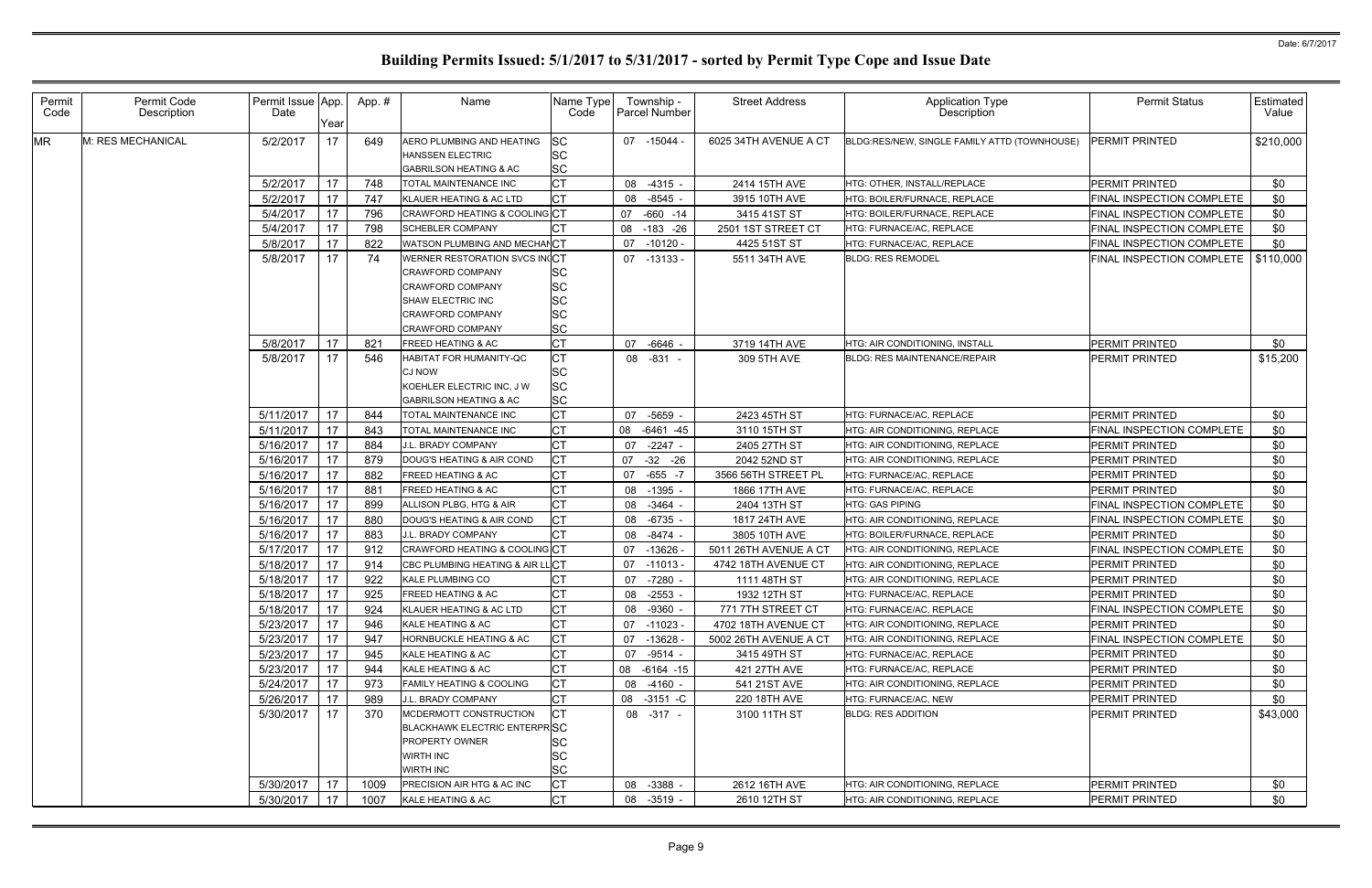| Permit<br>Code   | Permit Code<br>Description               | Permit Issue App.<br>Date | Year | App.#                   | Name                                                                                                                                            | Name Type<br>Code                                             | Township -<br>Parcel Number | <b>Street Address</b> | Application Type<br>Description                                  | <b>Permit Status</b>      | Estimated<br>Value |
|------------------|------------------------------------------|---------------------------|------|-------------------------|-------------------------------------------------------------------------------------------------------------------------------------------------|---------------------------------------------------------------|-----------------------------|-----------------------|------------------------------------------------------------------|---------------------------|--------------------|
|                  |                                          | permit count:             |      | 33                      |                                                                                                                                                 |                                                               |                             |                       | <b>Permit code valuation:</b>                                    |                           | \$678,200          |
| <b>PC</b>        | P: COML PLUMBING                         | 5/2/2017                  | 17   | 348                     | D. JOSEPH CONSTRUCTION CO.<br>TRI-CITY ELECTRIC COMPANY<br>DRIES BROTHERS PLUMBING CO SC<br><b>MECHANICAL SERVICE INC</b>                       | IСТ<br><b>SC</b><br><b>SC</b>                                 | 07 -335 -53                 | 3925 38TH ST          | BLDG:COML/NEW, RESTAURANT                                        | <b>PERMIT PRINTED</b>     | \$442,000          |
|                  |                                          | 5/5/2017                  | 17   | 625                     | MYERS CONSTRUCTION INC<br>MOHRFELD ELECTRIC INC.<br>RIVO INC.                                                                                   | <b>CT</b><br><b>SC</b><br><b>SC</b>                           | 07 -335 -53                 | 3921 38TH ST          | <b>BLDG: COML INTERIOR FINISH</b>                                | PERMIT PRINTED            | \$35,000           |
|                  |                                          | 5/12/2017                 | 16   | 2794                    | <b>RUSSELL CONSTRUCTION</b><br><b>RUSSELL CONSTRUCTION</b><br>TRI-CITY ELECTRIC COMPANY<br><b>CRAWFORD COMPANY</b><br>TRI-CITY ELECTRIC COMPANY | <b>CT</b><br><b>SC</b><br><b>SC</b><br><b>SC</b><br><b>SC</b> | 08 -5348 -                  | 941 6TH ST            | BLDG:COML/NEW, HOSPITALS/INSTITUTIONAL                           | <b>PERMIT PRINTED</b>     | #########          |
|                  |                                          | 5/16/2017                 | 17   | 886                     | RYAN AND ASSOCIATES, INC                                                                                                                        | Iст                                                           | 07<br>$-8048 - 3$           | 3705 25TH ST          | PLBG: INSTALLATION, COMMERCIAL                                   | <b>PERMIT PRINTED</b>     | \$0                |
|                  |                                          | 5/19/2017                 | 17   | 766                     | <b>BUILD TO SUIT INC</b><br><b>RYAN &amp; ASSOCIATES INC</b><br>LIGHTING MAINTENANCE INC                                                        | <b>CT</b><br><b>SC</b><br><b>SC</b>                           | 07 -14042 -                 | 600 VALLEY VIEW DR    | <b>BLDG: COML INTERIOR FINISH</b>                                | <b>PERMIT PRINTED</b>     | \$70,919           |
|                  |                                          | 5/24/2017                 | 17   | 972                     | PETERSEN PLUMBING AND HEAT                                                                                                                      | <b>CT</b>                                                     | 08 -176 -                   | 106 19TH AVE          | PLBG: INSTALLATION, COMMERCIAL                                   | <b>PERMIT PRINTED</b>     | \$0                |
|                  |                                          | 5/26/2017                 | 16   | 2431                    | <b>NEXTGEN EXTERIORS LLC</b><br>PIKUZA ELECTRIC INC<br>PETERSEN PLUMBING AND HEATISC                                                            | <b>CT</b><br><b>SC</b>                                        | 12 -1678 -                  | 2721 69TH AVENUE CT   | <b>BLDG: COML MAINTENANCE/REPAIR</b>                             | <b>PERMIT PRINTED</b>     | \$182,500          |
|                  |                                          | permit count:             |      | $\overline{7}$          |                                                                                                                                                 |                                                               |                             |                       | <b>Permit code valuation:</b>                                    |                           | \$22,371,419       |
| <b>PCCC</b>      | P: COML CROSS CONNECT REPA               | 5/2/2017                  | 17   | 751                     | TOTAL MAINTENANCE INC                                                                                                                           | Iст                                                           | 08 -9212 -                  | 2121 1ST STREET A     | PLBG: CROSS CONNECTION REPAIRS                                   | <b>PERMIT PRINTED</b>     | \$0                |
|                  |                                          | permit count:             |      |                         |                                                                                                                                                 |                                                               |                             |                       | <b>Permit code valuation:</b>                                    |                           | \$0                |
| PCM <sub>6</sub> | P: COML GAS MTR RECONCT (6 $N$ 5/23/2017 |                           | 17   | 943                     | ALL ACTION PLUMBING                                                                                                                             | Iст                                                           | $-249$<br>07                | 5610 34TH AVE         | PLBG: GAS MTR RECONNECT AFTER 6 MONTHS                           | FINAL INSPECTION COMPLETE | \$0                |
|                  |                                          | 5/24/2017                 | 17   | 960                     | A+ PLUMBING                                                                                                                                     | Iст                                                           | 08 -3329                    |                       | 2329 AVENUE OF THE CITIES PLBG: GAS MTR RECONNECT AFTER 6 MONTHS | FINAL INSPECTION COMPLETE | \$0                |
|                  |                                          | permit count:             |      | $\overline{\mathbf{2}}$ |                                                                                                                                                 |                                                               |                             |                       | <b>Permit code valuation:</b>                                    |                           | \$0                |
| PCR <sub>6</sub> | P: RES GAS MTR RECONCT (6 MC 5/24/2017   |                           | 17   | 961                     | A+ PLUMBING                                                                                                                                     | <b>CT</b>                                                     | 08 -7665 -                  | 718 22ND STREET A     | PLBG: GAS MTR RECONNECT AFTER 6 MONTHS                           | FINAL INSPECTION COMPLETE | \$0                |
|                  |                                          | permit count: 1           |      |                         |                                                                                                                                                 |                                                               |                             |                       | <b>Permit code valuation:</b>                                    |                           | \$0                |
| <b>PCTY</b>      | P: IN-HOUSE PLBG REPAIRS                 | 5/11/2017                 | 17   | 841                     | WATSON PLUMBING AND MECHANCT                                                                                                                    |                                                               | 07 -2795 -6                 | 3604 33RD STREET DR   | PLBG: IN-HOUSE REPAIRS                                           | FINAL INSPECTION COMPLETE | \$0                |
|                  |                                          | 5/16/2017                 | 17   | 877                     | RYAN AND ASSOCIATES, INC                                                                                                                        | <b>CT</b>                                                     | 07 -14527 -                 | 3805 41ST AVENUE DR   | PLBG: IN-HOUSE REPAIRS                                           | PERMIT PRINTED            | \$0                |
|                  |                                          | 5/17/2017                 | 17   | 911                     | LENNY DESANTIAGO PLUMBING CT                                                                                                                    |                                                               | 07 -1025 -                  | 1919 31ST ST          | PLBG: IN-HOUSE REPAIRS                                           | FINAL INSPECTION COMPLETE | \$0                |
|                  |                                          | permit count: 3           |      |                         |                                                                                                                                                 |                                                               |                             |                       | <b>Permit code valuation:</b>                                    |                           | \$0                |
| <b>PCWS</b>      | P: CITY WATER/SEWER                      | 5/30/2017                 | 17   | 995                     | BLONDELL PLUMBING SERVICES CT                                                                                                                   |                                                               | 08 -1724 -3                 | 2635 11TH AVENUE B    | PLBG: SEWER REPAIR                                               | PERMIT PRINTED            | \$0                |
|                  |                                          | 5/30/2017                 | 17   | 996                     | BLONDELL PLUMBING SERVICES CT                                                                                                                   |                                                               | 08 -5235 -                  | 339 14TH AVE          | PLBG: SEWER REPAIR                                               | PERMIT PRINTED            | \$0                |
|                  |                                          | 5/30/2017                 | 17   | 998                     | BLONDELL PLUMBING SERVICES CT                                                                                                                   |                                                               | 08 -7369 -                  | 2220 6TH ST           | PLBG: SEWER REPAIR                                               | PERMIT PRINTED            | \$0                |
|                  |                                          | permit count: 3           |      |                         |                                                                                                                                                 |                                                               |                             |                       | <b>Permit code valuation:</b>                                    |                           | \$0                |
| <b>PDC</b>       | P: COML DISCONNECT SWR/WTR               | 5/2/2017                  | 17   | 753                     | RYAN AND ASSOCIATES, INC                                                                                                                        | <b>CT</b>                                                     | 07 -14542 -                 | 3710 39TH AVENUE DR   | PLBG: DISCONNECT WATER & SEWER SERVICE                           | FINAL INSPECTION COMPLETE | \$0                |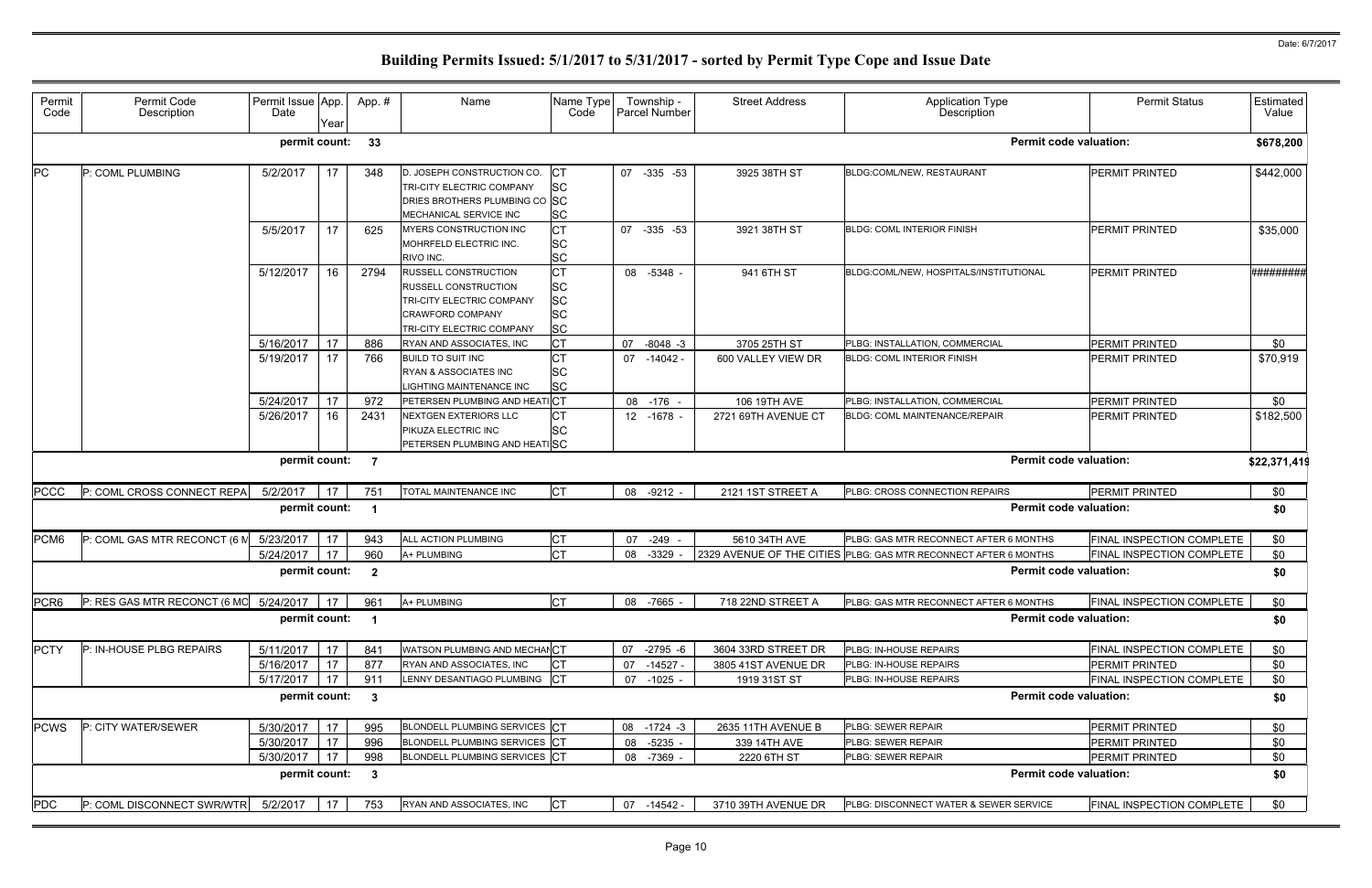| Permit<br>Code | Permit Code<br>Description  | Permit Issue App.<br>Date | Year | App.#                   | Name                                                                                                                                                                             | Name Type<br>Code                                | Township -<br>Parcel Number | <b>Street Address</b> | <b>Application Type</b><br>Description       | <b>Permit Status</b>             | Estimated<br>Value |
|----------------|-----------------------------|---------------------------|------|-------------------------|----------------------------------------------------------------------------------------------------------------------------------------------------------------------------------|--------------------------------------------------|-----------------------------|-----------------------|----------------------------------------------|----------------------------------|--------------------|
|                |                             | permit count:             |      |                         |                                                                                                                                                                                  |                                                  |                             |                       | <b>Permit code valuation:</b>                |                                  | \$0                |
| PDR            | P: RES DISCONNECT SWR/WTR S | 5/25/2017                 | 17   | 974                     | BLONDELL PLUMBING SERVICES CT                                                                                                                                                    |                                                  | 08 -6437 -                  | 711 18TH AVE          | PLBG: DISCONNECT WATER & SEWER SERVICE       | FINAL INSPECTION COMPLETE        | \$0                |
|                |                             | permit count:             |      |                         |                                                                                                                                                                                  |                                                  |                             |                       | <b>Permit code valuation:</b>                |                                  | \$0                |
| PDS            | P: RES DISCONNECT SEWER SVO | 5/2/2017                  | 17   | 750                     | <b>CRAWFORD COMPANY</b>                                                                                                                                                          | <b>CT</b>                                        | 12 -339 -3                  | 2605 69TH AVE         | PLBG: DISCONNECT SEWER SERVICE               | <b>PERMIT PRINTED</b>            | \$0                |
|                |                             | permit count:             |      |                         |                                                                                                                                                                                  |                                                  |                             |                       | <b>Permit code valuation:</b>                |                                  | \$0                |
| PEZC           | P: EZ/COML, PLUMBING        | 5/8/2017                  | 17   | 814                     | PETERSEN PLUMBING AND HEATICT                                                                                                                                                    |                                                  | 08 -5418                    | 1601 RIVER DR         | PLBG: CROSS CONNECTION REPAIRS               | <b>FINAL INSPECTION COMPLETE</b> | \$0                |
|                |                             | 5/30/2017                 | 17   | 364                     | <b>IOSSI CONSTRUCTION</b><br><b>GABRILSON HEATING &amp; AC</b><br>PETERSEN PLUMBING AND HEATISC<br>FW PROPERTY MAINTENANCE<br>SHAW ELECTRIC INC<br>PETERSEN PLUMBING AND HEATISC | <b>CT</b><br><b>SC</b><br><b>SC</b><br><b>SC</b> | 08 -1145                    | 1514 5TH AVE          | <b>BLDG: COML REMODEL</b>                    | PERMIT PRINTED                   | \$292,000          |
|                |                             | permit count:             |      | $\overline{\mathbf{2}}$ |                                                                                                                                                                                  |                                                  |                             |                       | <b>Permit code valuation:</b>                |                                  | \$292,000          |
| <b>PEZR</b>    | P: EZ/RES, PLUMBING         | 5/16/2017                 | 17   | 601                     | <b>BM BAGBY INC</b><br><b>HANSSEN ELECTRIC</b><br>MIDWEST COMPLETE PLUMBING                                                                                                      | IСТ<br><b>SC</b><br><b>SC</b>                    | 08 -9348                    | 705 6TH AVENUE CT     | BLDG:RES/NEW, SINGLE FAMILY ATTD (TOWNHOUSE) | <b>PERMIT PRINTED</b>            | \$92,000           |
|                |                             | 5/16/2017                 | 17   | 602                     | <b>BM BAGBY INC</b><br><b>HANSSEN ELECTRIC</b><br>MIDWEST COMPLETE PLUMBING SC                                                                                                   | <b>SC</b>                                        | 08 -9348                    | 707 6TH AVENUE CT     | BLDG:RES/NEW, SINGLE FAMILY ATTD (TOWNHOUSE) | <b>PERMIT PRINTED</b>            | \$92,000           |
|                |                             | 5/16/2017                 | 17   | 603                     | <b>BM BAGBY INC</b><br><b>HANSSEN ELECTRIC</b><br>MIDWEST COMPLETE PLUMBING SC                                                                                                   | <b>SC</b>                                        | 08 -9348 -                  | 709 6TH AVENUE CT     | BLDG:RES/NEW, SINGLE FAMILY ATTD (TOWNHOUSE) | <b>PERMIT PRINTED</b>            | \$92,000           |
|                |                             | 5/16/2017                 | 17   | 604                     | <b>HANSSEN ELECTRIC</b><br>MIDWEST COMPLETE PLUMBING                                                                                                                             | <b>SC</b><br><b>SC</b>                           | 08 -9348 -                  | 713 6TH AVENUE CT     | BLDG:RES/NEW, SINGLE FAMILY ATTD (TOWNHOUSE) | <b>PERMIT PRINTED</b>            | \$92,000           |
|                |                             | 5/16/2017                 | 17   | 605                     | <b>BM BAGBY INC</b><br><b>HANSSEN ELECTRIC</b><br>MIDWEST COMPLETE PLUMBING SC                                                                                                   | SС                                               | 08 -9348                    | 715 6TH AVENUE CT     | BLDG:RES/NEW, SINGLE FAMILY ATTD (TOWNHOUSE) | <b>PERMIT PRINTED</b>            | \$92,000           |
|                |                             | 5/16/2017                 | 17   | 606                     | <b>BM BAGBY INC</b><br><b>HANSSEN ELECTRIC</b><br>MIDWEST COMPLETE PLUMBING SC                                                                                                   | IСТ<br><b>SC</b>                                 | 08 -9348 -                  | 717 6TH AVENUE CT     | BLDG:RES/NEW, SINGLE FAMILY ATTD (TOWNHOUSE) | <b>PERMIT PRINTED</b>            | \$92,000           |
|                |                             | permit count: 6           |      |                         |                                                                                                                                                                                  |                                                  |                             |                       | <b>Permit code valuation:</b>                |                                  | \$552,000          |
| PGR            | P: RES GAS PIPING           | 5/8/2017                  | 17   | 816                     | WATSON PLUMBING AND MECHANCT                                                                                                                                                     |                                                  | 08 -7509 -                  | 2124 14TH ST          | PLBG: GAS PIPING                             | PERMIT PRINTED                   | \$0                |
|                |                             | 5/23/2017                 | 17   | 958                     | <b>CJ NOW</b>                                                                                                                                                                    | <b>CT</b>                                        | 08 -7095 -                  | 1828 9TH ST           | PLBG: GAS PIPING                             | FINAL INSPECTION COMPLETE        | \$0                |
|                |                             | permit count:             |      | $\overline{\mathbf{2}}$ |                                                                                                                                                                                  |                                                  |                             |                       | <b>Permit code valuation:</b>                |                                  | \$0                |
| <b>PR</b>      | P: RES PLUMBING             | 5/2/2017                  | 17   | 761                     | RIVER BEND PLUMBING SERVICESCT                                                                                                                                                   |                                                  | 08 -292 -                   | 2719 16TH ST          | PLBG: SEWER REPAIR                           | FINAL INSPECTION COMPLETE        | \$0                |
|                |                             | 5/8/2017                  | 17   | 455                     | <b>BLAZE RESTORATION INC</b><br>AMERICAN ELECTRIC INC<br>J.L. BRADY COMPANY                                                                                                      | СT<br><b>SC</b><br><b>SC</b>                     | 08 -3267 -                  | 2522 18TH AVENUE A    | <b>BLDG: RES MAINTENANCE/REPAIR</b>          | <b>PERMIT PRINTED</b>            | \$40,000           |
|                |                             | 5/9/2017                  | 17   | 823                     | A+ PLUMBING                                                                                                                                                                      | <b>CT</b>                                        | 08 -5235 -                  | 339 14TH AVE          | PLBG: SEWER REPAIR                           | PERMIT PRINTED                   | \$0                |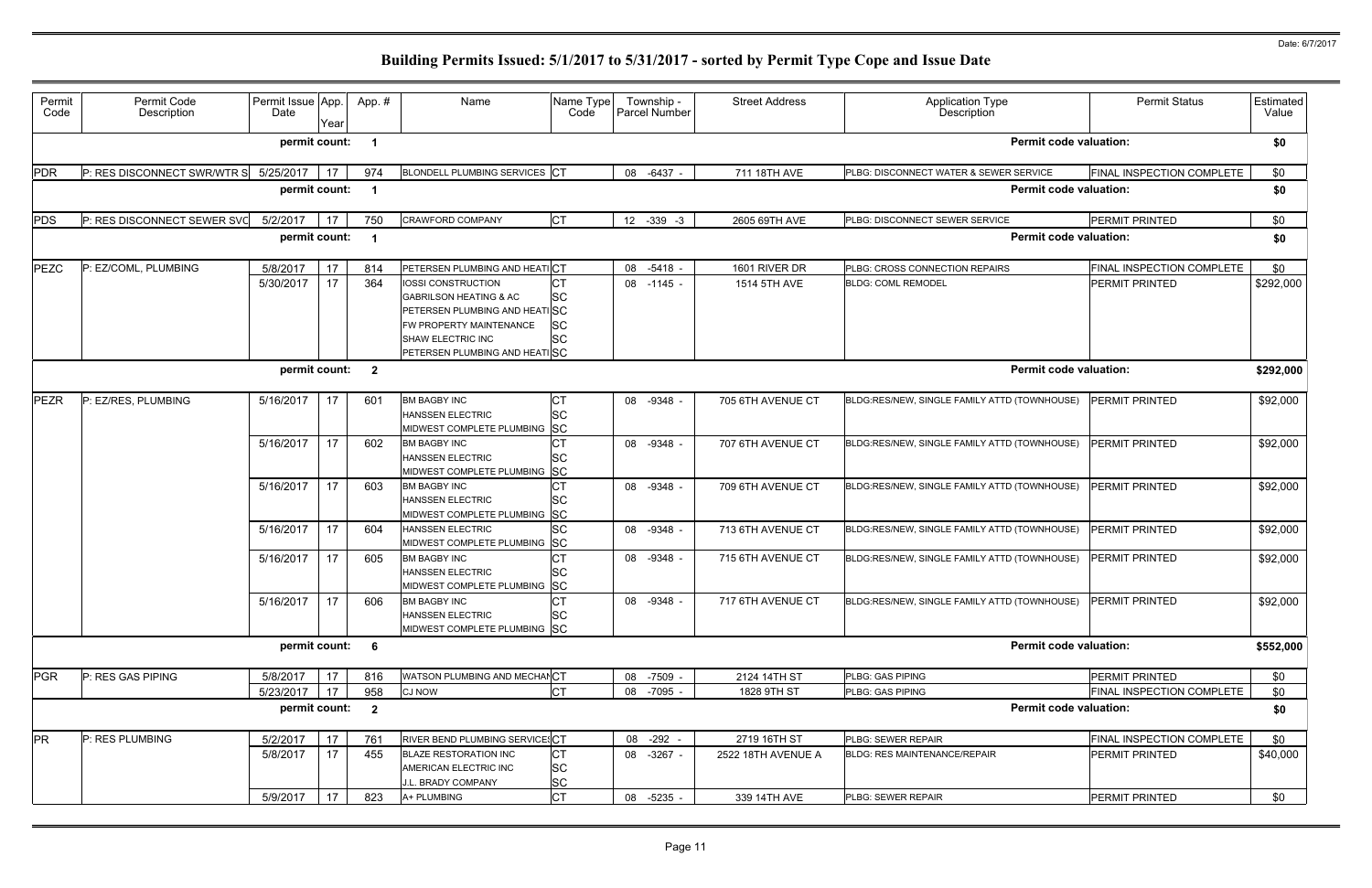| Permit<br>Code | Permit Code<br>Description | Permit Issue App.<br>Date | Year | App.# | Name                                                   | Name Type<br>Code | Township -<br>Parcel Number | <b>Street Address</b> | <b>Application Type</b><br>Description | <b>Permit Status</b>          | Estimated<br>Value |
|----------------|----------------------------|---------------------------|------|-------|--------------------------------------------------------|-------------------|-----------------------------|-----------------------|----------------------------------------|-------------------------------|--------------------|
| <b>PR</b>      | P: RES PLUMBING            | 5/10/2017                 | 17   | 835   | PETERSEN PLUMBING AND HEATICT                          |                   | 08 - 3876 -                 | 1420 16TH ST          | PLBG: SEWER REPAIR                     | FINAL INSPECTION COMPLETE     | \$0                |
|                |                            | 5/10/2017                 | 17   | 834   | PETERSEN PLUMBING AND HEATICT                          |                   | -486<br>08                  | 934 41ST ST           | PLBG: SEWER REPAIR                     | FINAL INSPECTION COMPLETE     | \$0                |
|                |                            | 5/12/2017                 | 17   | 855   | СT<br>REED CONSTRUCTION LLC                            |                   | 08 -7845 -                  | 1809 14TH ST          | <b>BLDG: RES REMODEL</b>               | PERMIT PRINTED                | \$6,000            |
|                |                            |                           |      |       | PETERSEN PLUMBING AND HEATISC                          |                   |                             |                       |                                        |                               |                    |
|                |                            |                           |      |       | <b>SC</b><br>& L ELECTRIC INC                          |                   |                             |                       |                                        |                               |                    |
|                |                            | 5/18/2017                 | 17   | 370   | СŢ<br>MCDERMOTT CONSTRUCTION                           |                   | 08 -317 -                   | 3100 11TH ST          | <b>BLDG: RES ADDITION</b>              | PERMIT PRINTED                | \$43,000           |
|                |                            |                           |      |       | <b>BLACKHAWK ELECTRIC ENTERPRISC</b>                   |                   |                             |                       |                                        |                               |                    |
|                |                            |                           |      |       | SC<br>PROPERTY OWNER                                   |                   |                             |                       |                                        |                               |                    |
|                |                            |                           |      |       | <b>SC</b><br>WIRTH INC                                 |                   |                             |                       |                                        |                               |                    |
|                |                            |                           |      |       | <b>SC</b><br>WIRTH INC                                 |                   |                             |                       |                                        |                               |                    |
|                |                            | 5/18/2017                 | 17   | 921   | <b>CT</b><br><b>TOUM PLUMBING</b>                      |                   | 08 -6768                    | 1639 25TH AVE         | PLBG: WATER SERVICE REPAIR             | PERMIT PRINTED                | \$0                |
|                |                            | 5/19/2017                 | 17   | 829   | IСТ<br>STONE RIVER BUILDERS<br><b>HANSSEN ELECTRIC</b> |                   | $07 - 8082$                 | 2656 35TH ST          | <b>BLDG: RES MAINTENANCE/REPAIR</b>    | PERMIT PRINTED                | \$20,550           |
|                |                            |                           |      |       | lSC<br><b>SC</b><br>AERO PLUMBING AND HEATING          |                   |                             |                       |                                        |                               |                    |
|                |                            | 5/23/2017                 | 17   | 941   | BLONDELL PLUMBING SERVICES                             |                   | 07 - 6787 -                 | 2536 29TH AVENUE CT   | PLBG: SEWER REPAIR                     | PERMIT PRINTED                | \$0                |
|                |                            | 5/23/2017                 | 17   | 940   | <b>BLONDELL PLUMBING SERVICES</b>                      |                   | 08 -2104 -                  | 247 40TH ST           | PLBG: SEWER REPAIR                     | PERMIT PRINTED                | \$0                |
|                |                            | 5/30/2017                 | 17   | 1002  | NORTHWEST MECHANICAL                                   |                   | 07 -12176 -                 | 7509 36TH AVE         | PLBG: INSTALLATION, RESIDENTIAL        | PERMIT PRINTED                | \$0                |
|                |                            | 5/30/2017                 | 17   | 1003  | ERICKSON PLUMBING & HTG INC CT                         |                   | 07 -9808                    | 1577 37TH AVE         | PLBG: INSTALLATION, RESIDENTIAL        | PERMIT PRINTED                | \$0                |
|                |                            | 5/30/2017                 | 17   | 1004  | ERICKSON PLUMBING & HTG INC                            |                   | 07 -9808                    | 1579 37TH AVE         | PLBG: INSTALLATION, RESIDENTIAL        | PERMIT PRINTED                | \$0                |
|                |                            | 5/30/2017                 | 17   | 1005  | ERICKSON PLUMBING & HTG INC CT                         |                   | 07 -9808                    | 1581 37TH AVE         | PLBG: INSTALLATION, RESIDENTIAL        | PERMIT PRINTED                | \$0                |
|                |                            | 5/30/2017                 | 17   | 1006  | ERICKSON PLUMBING & HTG INC CT                         |                   | 07 -9808                    | 1583 37TH AVE         | PLBG: INSTALLATION, RESIDENTIAL        | PERMIT PRINTED                | \$0                |
|                |                            | 5/31/2017                 | 17   | 370   | СT<br>MCDERMOTT CONSTRUCTION                           |                   | 08 -317 -                   | 3100 11TH ST          | <b>BLDG: RES ADDITION</b>              | PERMIT PRINTED                | \$43,000           |
|                |                            |                           |      |       | <b>BLACKHAWK ELECTRIC ENTERPRISC</b>                   |                   |                             |                       |                                        |                               |                    |
|                |                            |                           |      |       | PROPERTY OWNER<br>SC                                   |                   |                             |                       |                                        |                               |                    |
|                |                            |                           |      |       | <b>SC</b><br>WIRTH INC                                 |                   |                             |                       |                                        |                               |                    |
|                |                            |                           |      |       | <b>SC</b><br><b>WIRTH INC</b>                          |                   |                             |                       |                                        |                               |                    |
|                |                            | permit count:             |      | 17    |                                                        |                   |                             |                       |                                        | <b>Permit code valuation:</b> | \$152,550          |
| PRI            | P: RES PLBG INVESTIGATION  | 5/17/2017                 | 17   | 908   | LENNY DESANTIAGO PLUMBING CT                           |                   | 07 -1025 -                  | 1919 31ST ST          | <b>INVESTIGATION</b>                   | PERMIT PRINTED                | \$0                |
|                |                            | permit count:             |      |       |                                                        |                   |                             |                       |                                        | <b>Permit code valuation:</b> | \$0                |
| <b>PRWH</b>    | P: RES WATER HEATER        | 5/4/2017                  | 17   | 779   | <b>CT</b><br>JK PLUMBING & HEATING                     |                   | 07 -1508 -                  | 2402 33RD ST          | PLBG: WATER HEATER                     | FINAL INSPECTION COMPLETE     | \$0                |
|                |                            | 5/4/2017                  | 17   | 791   | CRAWFORD COMPANY                                       |                   | 07 -660 -14                 | 3415 41ST ST          | PLBG: WATER HEATER                     | FINAL INSPECTION COMPLETE     | \$0                |
|                |                            | 5/4/2017                  | 17   | 790   | WATSON PLUMBING AND MECHANCT                           |                   | 08 -2340 -                  | 429 16TH AVE          | PLBG: WATER HEATER                     | FINAL INSPECTION COMPLETE     | \$0                |
|                |                            | 5/4/2017                  | 17   | 792   | TOTAL MAINTENANCE INC                                  |                   | 08 -6671 -                  | 2941 11TH AVENUE C    | PLBG: WATER HEATER                     | FINAL INSPECTION COMPLETE     | \$0                |
|                |                            | 5/11/2017                 | 17   | 842   | TOTAL MAINTENANCE INC                                  |                   | 08 -5611 -                  | 1418 13TH ST          | PLBG: WATER HEATER                     | FINAL INSPECTION COMPLETE     | \$0                |
|                |                            | 5/23/2017                 | 17   | 942   | ENNY DESANTIAGO PLUMBING                               |                   | 07 -2307 -                  | 2918 25TH AVE         | PLBG: WATER HEATER                     | PERMIT PRINTED                | \$0                |
|                |                            | 5/25/2017                 | 17   | 975   | LENNY DESANTIAGO PLUMBING                              |                   | 07 -14342 -3                | 1655 53RD ST          | PLBG: WATER HEATER                     | FINAL INSPECTION COMPLETE     | \$0                |
|                |                            | 5/25/2017                 | 17   | 982   | ALL ACTION PLUMBING                                    |                   | 07 -8543 -                  | 1802 37TH ST          | PLBG: WATER HEATER                     | <b>PERMIT PRINTED</b>         | \$0                |
|                |                            | 5/26/2017                 | 17   | 987   | WATSON PLUMBING AND MECHANCT                           |                   | 07 -2228 -                  | 2533 28TH ST          | PLBG: WATER HEATER                     | <b>PERMIT PRINTED</b>         | \$0                |
|                |                            | 5/26/2017                 | 17   | 988   | WATSON PLUMBING AND MECHANCT                           |                   | 08 -2561 -13                | 1039 33RD STREET CT   | PLBG: WATER HEATER                     | PERMIT PRINTED                | \$0                |
|                |                            | permit count: 10          |      |       |                                                        |                   |                             |                       |                                        | <b>Permit code valuation:</b> | \$0                |
| <b>SIGN</b>    | <b>B: SIGN</b>             | 5/5/2017                  | 17   | 810   | IСТ<br>COOKS SIGNS                                     |                   | 08 -178 -                   | 180 19TH AVE          | <b>BLDG: SIGN</b>                      | PERMIT PRINTED                | \$3,200            |
|                |                            | 5/18/2017                 | 17   | 920   | <b>CT</b><br>LANGE SIGN GROUP                          |                   | 07 -12879 -1                | 4109 44TH AVE         | <b>BLDG: SIGN</b>                      | PERMIT PRINTED                | \$10,298           |